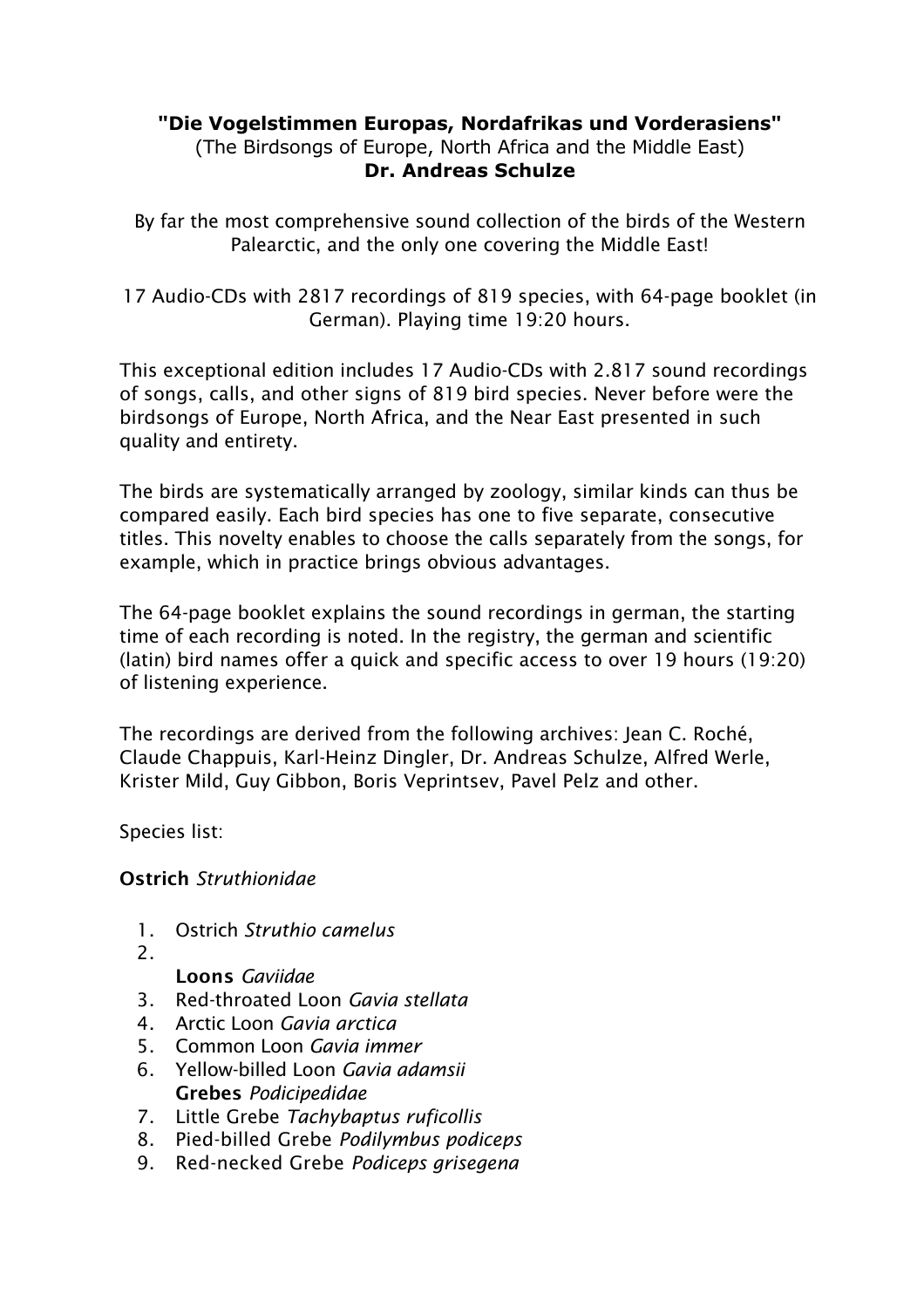- 10. Great Crested Grebe *Podiceps cristatus*
- 11. Horned Grebe *Podiceps auritus*
- 12. Eared Grebe *Podiceps nigricollis* Albatrosses *Diomedeidae*
- 13. Wandering Albatross *Diomedea exulans*
- 14. Gray-headed Albatross *Thalassarche chrysostoma*
- 15. Black-browed Albatross *Thalassarche melanophris*
- 16. Yellow-nosed Albatross *Thalassarche chlororhynchos*
- 17. Light-mantled Albatross *Phoebetria palpebrata* Shearwaters and Petrels *Procellariidae*
- 18. Northern Fulmar *Fulmarus glacialis*
- 19. Cape Petrel *Daption capense*
- 20. Cape Verde Petrel *Pterodroma feae*
- 21. Madeira Petrel *Pterodroma madeira*
- 22. Bulwer's Petrel *Bulweria bulwerii*
- 23. Cory's Shearwater *Calonectris diomedea*
- 24. Cape Verde Shearwater *Calonectris edwardsii*
- 25. Greater Shearwater *Puffinus gravis*
- 26. Sooty Shearwater *Puffinus griseus*
- 27. Manx Shearwater *Puffinus puffinus*
- 28. Mediterranean Shearwater *Puffinus yelkouan*
- 29. Balearic Shearwater *Puffinus mauretanicus*
- 30. Little Shearwater *Puffinus assimilis* Storm-Petrels *Hydrobatidae*
- 31. Wilson's Storm-Petrel *Oceanites oceanicus*
- 32. White-faced Storm-Petrel *Pelagodroma marina*
- 33. European Storm-Petrel *Hydrobates pelagicus*
- 34. Band-rumped Storm-Petrel *Oceanodroma castro*
- 35. Leach's Storm-Petrel *Oceanodroma leucorhoa* Tropicbirds *Phaethontidae*
- 36. Red-billed Tropicbird *Phaethon aethereus* Pelicans *Pelecanidae*
- 37. Great White Pelican *Pelecanus onocrotalus*
- 38. Pink-backed Pelican *Pelecanus rufescens*
- 39. Dalmatian Pelican *Pelecanus crispus* Gannets and Boobies *Sulidae*
- 40. Northern Gannet *Morus bassanus*
- 41. Cape Gannet *Morus capensis*
- 42. Brown Booby *Sula leucogaster* Cormorants *Phalacrocoracidae*
- 43. Great Cormorant *Phalacrocorax carbo*
- 44. European Shag *Phalacrocorax aristotelis*
- 45. Long-tailed Cormorant *Phalacrocorax africanus*
- 46. Pygmy Cormorant *Phalacrocorax pygmeus* Anhinga and Darter *Anhingidae*
- 47. African Darter *Anhinga rufa*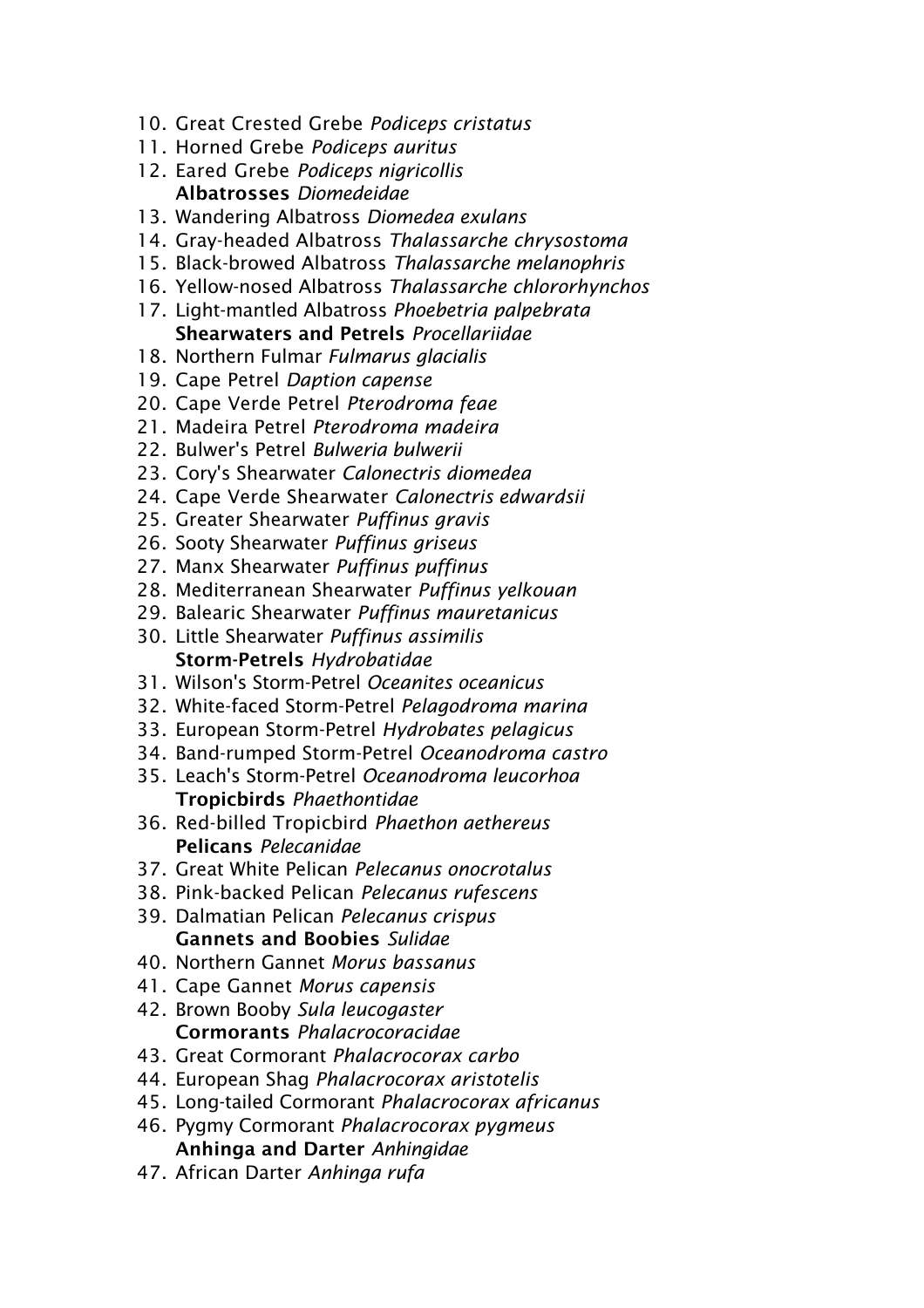#### Frigatebirds *Fregatidae*

- 48. Magnificent Frigatebird *Fregata magnificens* Herons, Egrets and Bitterns *Ardeidae*
- 49. Gray Heron *Ardea cinerea*
- 50. Black-headed Heron *Ardea melanocephala*
- 51. Goliath Heron *Ardea goliath*
- 52. Purple Heron *Ardea purpurea*
- 53. Great Egret *Ardea alba*
- 54. Black Heron *Egretta ardesiaca*
- 55. Intermediate Egret *Egretta intermedia*
- 56. Little Egret *Egretta garzetta*
- 57. Western Reef-Heron *Egretta gularis*
- 58. Squacco Heron *Ardeola ralloides*
- 59. Cattle Egret *Bubulcus ibis*
- 60. Striated Heron *Butorides striatus*
- 61. Green Heron *Butorides virescens*
- 62. Black-crowned Night-Heron *Nycticorax nycticorax*
- 63. Least Bittern *Ixobrychus exilis*
- 64. Little Bittern *Ixobrychus minutus*
- 65. Dwarf Bittern *Ixobrychus sturmii*
- 66. American Bittern *Botaurus lentiginosus*
- 67. Great Bittern *Botaurus stellaris* Storks *Ciconiidae*
- 68. Yellow-billed Stork *Mycteria ibis*
- 69. Black Stork *Ciconia nigra*
- 70. White Stork *Ciconia ciconia*
- 71. Marabou Stork *Leptoptilos crumeniferus* Ibis and Spoonbills *Threskiornithidae*
- 72. Sacred Ibis *Threskiornis aethiopicus*
- 73. Waldrapp *Geronticus eremita*
- 74. Glossy Ibis *Plegadis falcinellus*
- 75. Eurasian Spoonbill *Platalea leucorodia*
- 76. African Spoonbill *Platalea alba* Flamingos *Phoenicopteridae*
- 77. Greater Flamingo *Phoenicopterus ruber*
- 78. Lesser Flamingo *Phoenicopterus minor* Ducks, Geese and Swans *Anatidae*
- 79. Fulvous Whistling-Duck *Dendrocygna bicolor*
- 80. White-faced Whistling-Duck *Dendrocygna viduata*
- 81. Mute Swan *Cygnus olor*
- 82. Whooper Swan *Cygnus cygnus*
- 83. Whistling Swan *Cygnus columbianus*
- 84. Bean Goose *Anser fabalis*
- 85. Pink-footed Goose *Anser brachyrhynchus*
- 86. Greater White-fronted Goose *Anser albifrons*
- 87. Lesser White-fronted Goose *Anser erythropus*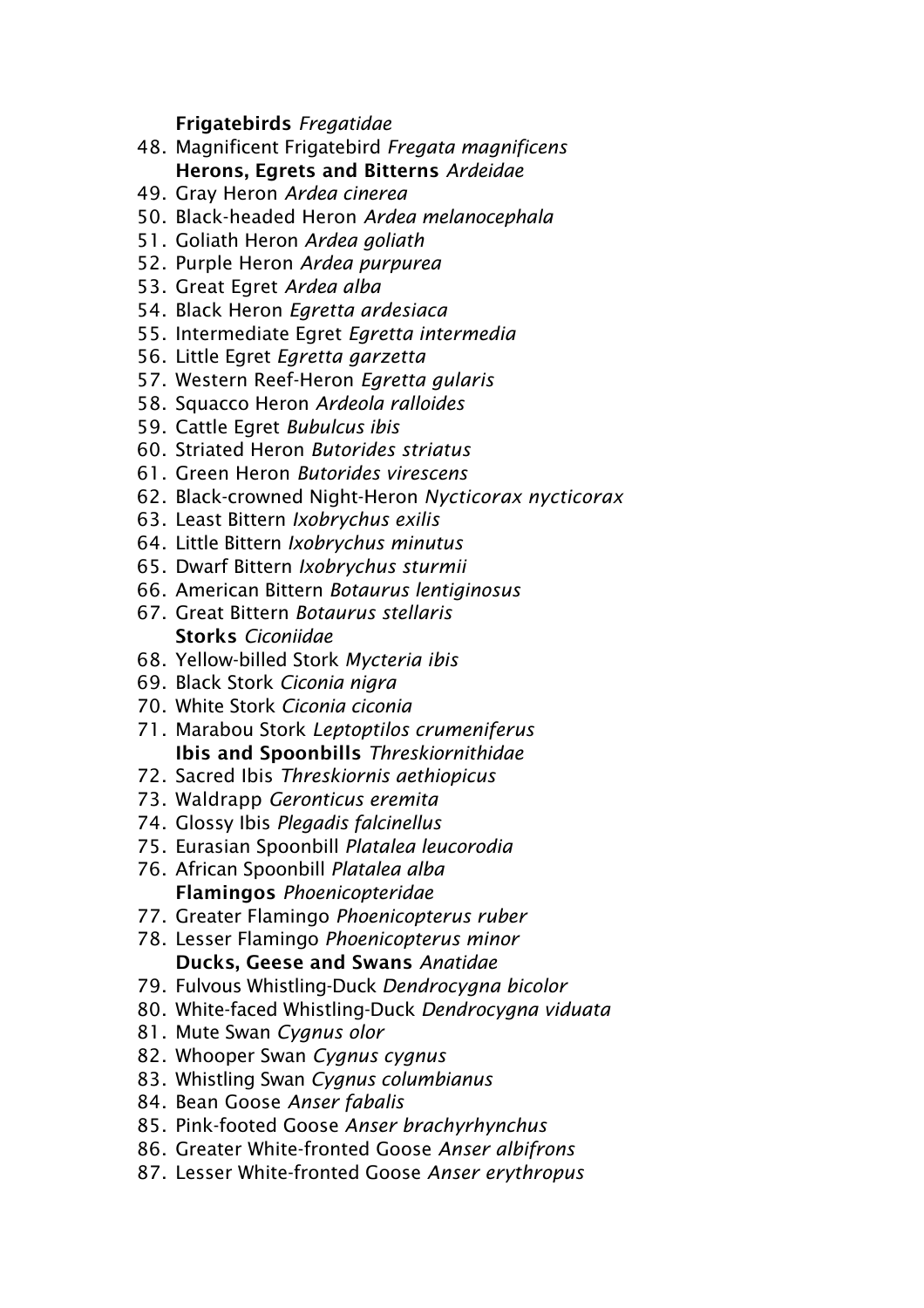- 88. Greylag Goose *Anser anser*
- 89. Bar-headed Goose *Anser indicus*
- 90. Snow Goose *Chen caerulescens*
- 91. Canada Goose *Branta canadensis*
- 92. Barnacle Goose *Branta leucopsis*
- 93. Brant *Branta bernicla*
- 94. Red-breasted Goose *Branta ruficollis*
- 95. Egyptian Goose *Alopochen aegyptiacus*
- 96. Ruddy Shelduck *Tadorna ferruginea*
- 97. Common Shelduck *Tadorna tadorna*
- 98. Spur-winged Goose *Plectropterus gambensis*
- 99. Wood Duck *Aix sponsa*
- 100. Mandarin Duck *Aix galericulata*
- 101. Eurasian Wigeon *Anas penelope*
- 102. American Wigeon *Anas americana*
- 103. Falcated Duck *Anas falcata*
- 104. Gadwall *Anas strepera*
- 105. Baikal Teal *Anas formosa*
- 106. Green-winged Teal *Anas crecca*
- 107. Cape Teal *Anas capensis*
- 108. Mallard *Anas platyrhynchos*
- 109. American Black Duck *Anas rubripes*
- 110. Northern Pintail *Anas acuta*
- 111. Red-billed Duck *Anas erythrorhyncha*
- 112. Garganey *Anas querquedula*
- 113. Blue-winged Teal *Anas discors*
- 114. Northern Shoveler *Anas clypeata*
- 115. Marbled Teal *Marmaronetta angustirostris*
- 116. Red-crested Pochard *Netta rufina*
- 117. Common Pochard *Aythya ferina*
- 118. Redhead *Aythya americana*
- 119. Ring-necked Duck *Aythya collaris*
- 120. Ferruginous Pochard *Aythya nyroca*
- 121. Tufted Duck *Aythya fuligula*
- 122. Greater Scaup *Aythya marila*
- 123. Common Eider *Somateria mollissima*
- 124. King Eider *Somateria spectabilis*
- 125. Steller's Eider *Polysticta stelleri*
- 126. Harlequin Duck *Histrionicus histrionicus*
- 127. Oldsquaw *Clangula hyemalis*
- 128. Black Scoter *Melanitta nigra*
- 129. Surf Scoter *Melanitta perspicillata*
- 130. White-winged Scoter *Melanitta fusca*
- 131. Common Goldeneye *Bucephala clangula*
- 132. Barrow's Goldeneye *Bucephala islandica*
- 133. Bufflehead *Bucephala albeola*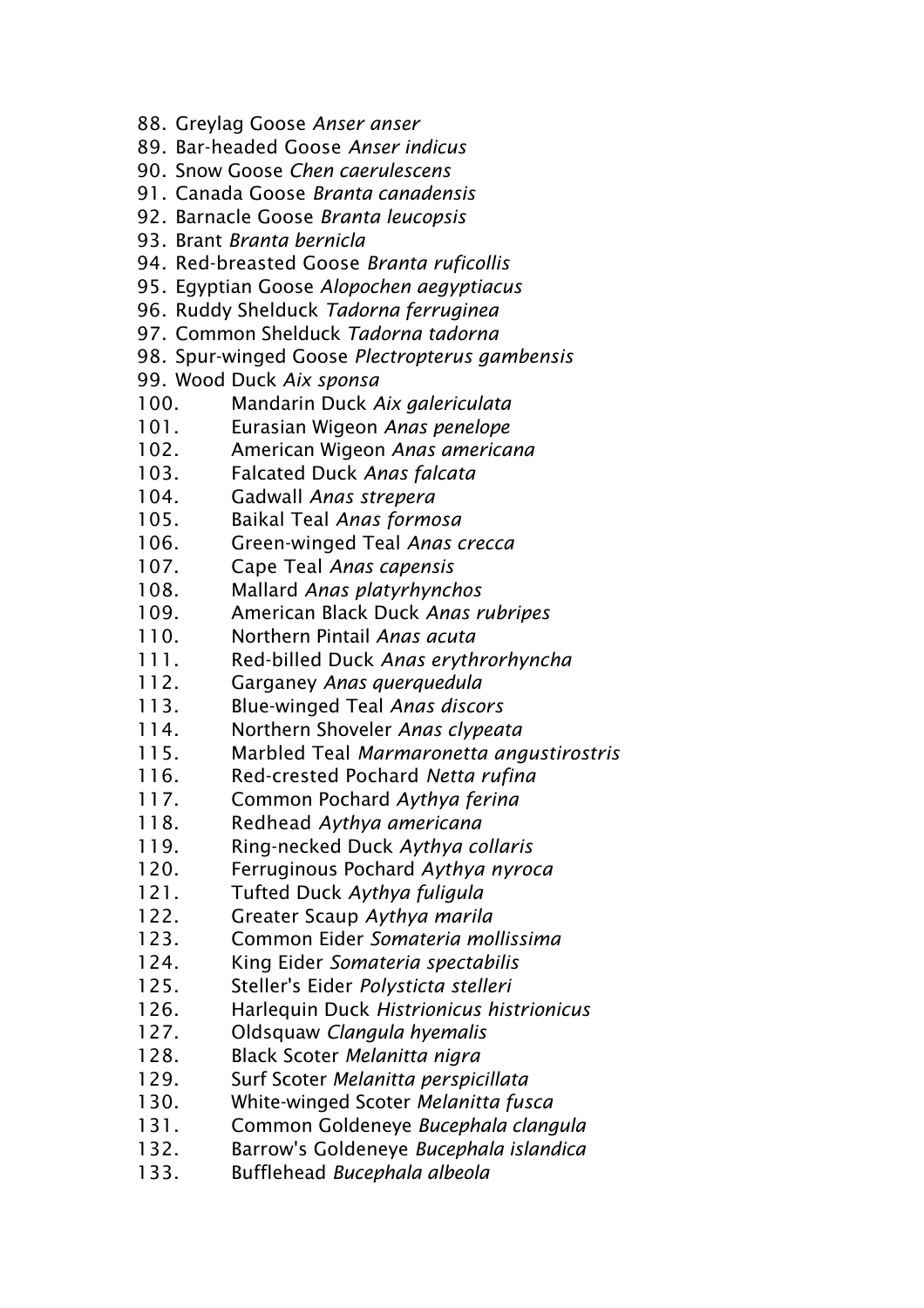- 134. Smew *Mergellus albellus*
- 135. Hooded Merganser *Lophodytes cucullatus*
- 136. Red-breasted Merganser *Mergus serrator*
- 137. Common Merganser *Mergus merganser*
- 138. Ruddy Duck *Oxyura jamaicensis*
- 139. White-headed Duck *Oxyura leucocephala*
	- Osprey *Pandionidae*
- 140. Osprey *Pandion haliaetus*

## Hawks, Eagles and Kites *Accipitridae*

- 141. European Honey-buzzard *Pernis apivorus*
- 142. Black-winged Kite *Elanus caeruleus*
- 143. Red Kite *Milvus milvus*
- 144. Black Kite *Milvus migrans*
- 145. African Fish-Eagle *Haliaeetus vocifer*
- 146. Pallas's Fish-Eagle *Haliaeetus leucoryphus*
- 147. White-tailed Eagle *Haliaeetus albicilla*
- 148. Lammergeier *Gypaetus barbatus*
- 149. Egyptian Vulture *Neophron percnopterus*
- 150. Rueppell's Griffon *Gyps rueppellii*
- 151. Eurasian Griffon *Gyps fulvus*
- 152. Cinereous Vulture *Aegypius monachus*
- 153. Lappet-faced Vulture *Torgos tracheliotus*
- 154. Short-toed Eagle *Circaetus gallicus*
- 155. Bateleur *Terathopius ecaudatus*
- 156. Western Marsh-Harrier *Circus aeruginosus*
- 157. Northern Harrier *Circus cyaneus*
- 158. Pallid Harrier *Circus macrourus*
- 159. Montagu's Harrier *Circus pygargus*
- 160. Dark Chanting-Goshawk *Melierax metabates*
- 161. Gabar Goshawk *Micronisus gabar*
- 162. Shikra *Accipiter badius*
- 163. Levant Sparrowhawk *Accipiter brevipes*
- 164. Eurasian Sparrowhawk *Accipiter nisus*
- 165. Northern Goshawk *Accipiter gentilis*
- 166. Common Buzzard *Buteo buteo*
- 167. Long-legged Buzzard *Buteo rufinus*
- 168. Rough-legged Hawk *Buteo lagopus*
- 169. Lesser Spotted Eagle *Aquila pomarina*
- 170. Greater Spotted Eagle *Aquila clanga*
- 171. Tawny Eagle *Aquila rapax*
- 172. Steppe Eagle *Aquila nipalensis*
- 173. Spanish Eagle *Aquila adalberti*
- 174. Imperial Eagle *Aquila heliaca*
- 175. Golden Eagle *Aquila chrysaetos*
- 176. Verreaux's Eagle *Aquila verreauxii*
- 177. Bonelli's Eagle *Hieraaetus fasciatus*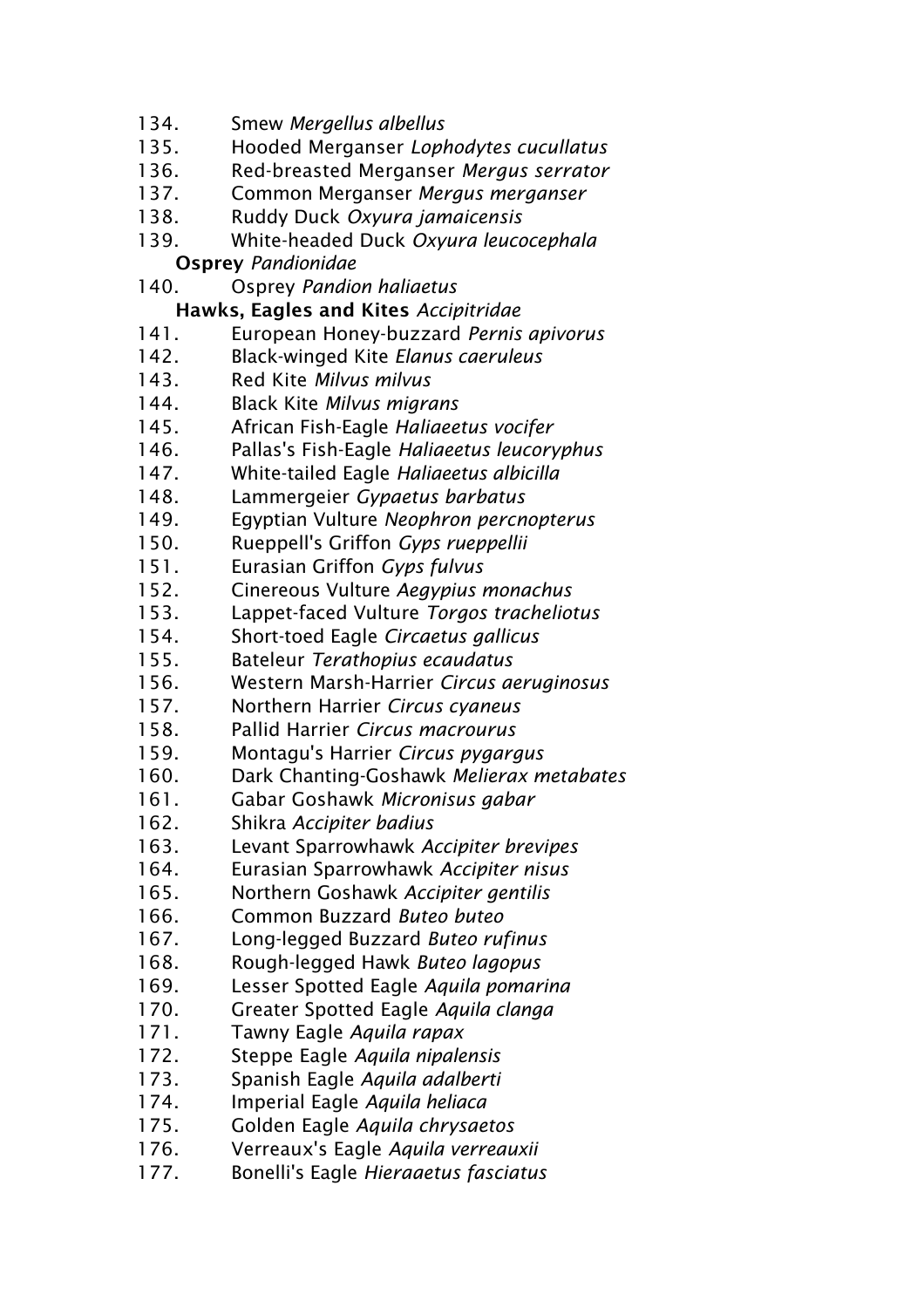- 178. Booted Eagle *Hieraaetus pennatus* Falcons and Caracaras *Falconidae*
- 179. Lesser Kestrel *Falco naumanni*
- 180. Eurasian Kestrel *Falco tinnunculus*
- 181. American Kestrel *Falco sparverius*
- 182. Red-footed Falcon *Falco vespertinus*
- 183. Eleonora's Falcon *Falco eleonorae*
- 184. Merlin *Falco columbarius*
- 185. Eurasian Hobby *Falco subbuteo*
- 186. Lanner Falcon *Falco biarmicus*
- 187. Saker Falcon *Falco cherrug*
- 188. Gyrfalcon *Falco rusticolus*
- 189. Barbary Falcon *Falco pelegrinoides*
- 190. Peregrine Falcon *Falco peregrinus*

## Grouse, Ptarmigans and Prairie-chickens *Tetraonidae*

- 191. Willow Ptarmigan *Lagopus lagopus*
- 192. Rock Ptarmigan *Lagopus mutus*
- 193. Eurasian Capercaillie *Tetrao urogallus*
- 194. Black Grouse *Tetrao tetrix*
- 195. Hazel Grouse *Bonasa bonasia*

# New World Quail *Odontophoridae*

- 196. California Quail *Callipepla californica*
- 197. Northern Bobwhite *Colinus virginianus*

## Pheasants and Partridges *Phasianidae*

- 198. Rock Partridge *Alectoris graeca*
- 199. Chukar *Alectoris chukar*
- 200. Barbary Partridge *Alectoris barbara*
- 201. Red-legged Partridge *Alectoris rufa*
- 202. See-see Partridge *Ammoperdix griseogularis*
- 203. Sand Partridge *Ammoperdix heyi*
- 204. Black Francolin *Francolinus francolinus*
- 205. Double-spurred Francolin *Francolinus bicalcaratus*
- 206. Gray Partridge *Perdix perdix*
- 207. Common Quail *Coturnix coturnix*
- 208. Reeves' Pheasant *Syrmaticus reevesii*
- 209. Ring-necked Pheasant *Phasianus colchicus*
- 210. Golden Pheasant *Chrysolophus pictus*
- 211. Lady Amherst's Pheasant *Chrysolophus amherstiae* Guineafowl *Numididae*
- 212. Helmeted Guineafowl *Numida meleagris*

# Buttonquail *Turnicidae*

- 213. Small Buttonquail *Turnix sylvatica* Cranes *Gruidae*
- 214. Demoiselle Crane *Anthropoides virgo*
- 215. Siberian Crane *Grus leucogeranus*
- 216. Sandhill Crane *Grus canadensis*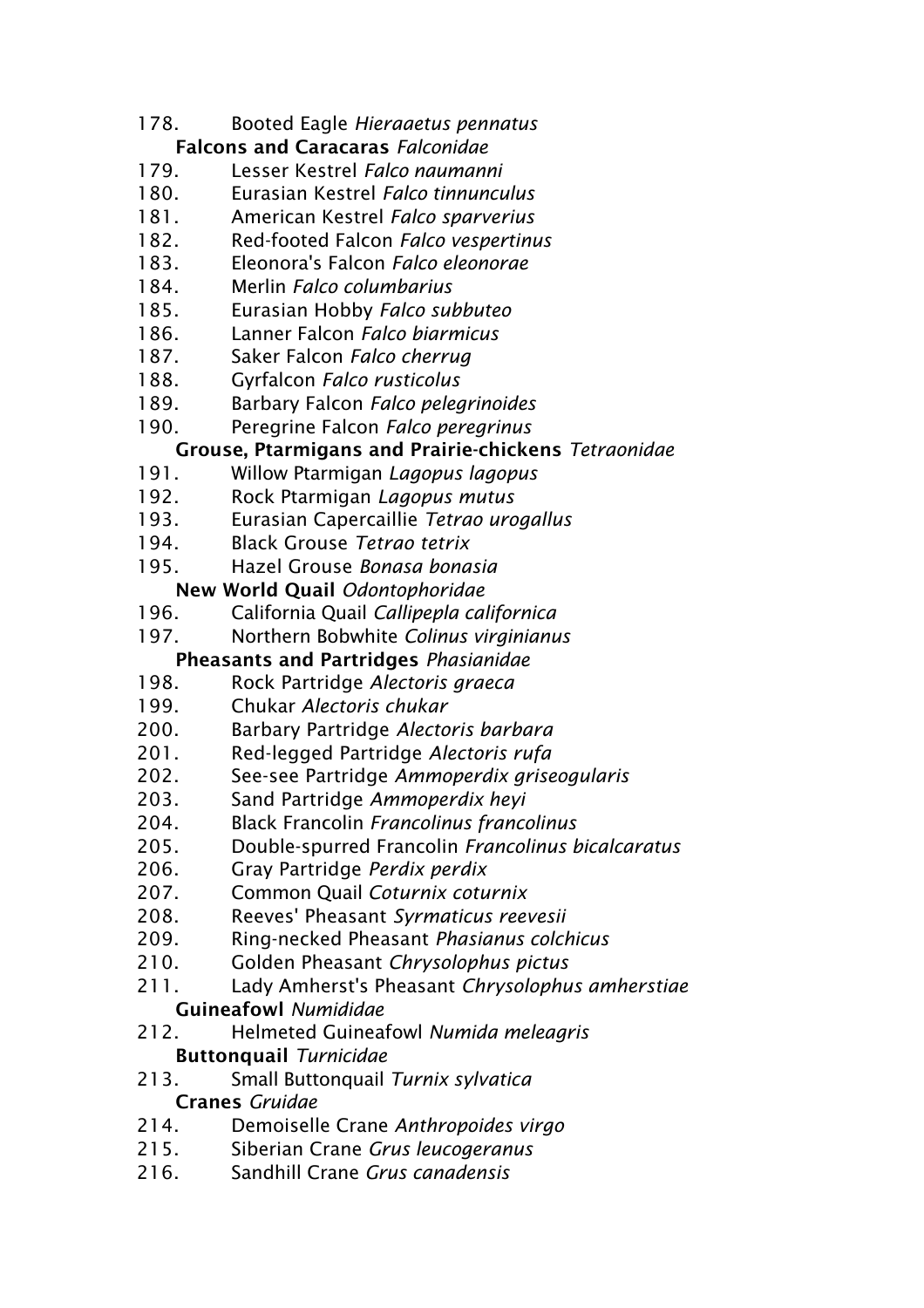217. Common Crane *Grus grus*

# Rails, Gallinules and Coots *Rallidae*

- 218. Water Rail *Rallus aquaticus*
- 219. Corn Crake *Crex crex*
- 220. Black Crake *Amaurornis flavirostris*
- 221. Little Crake *Porzana parva*
- 222. Baillon's Crake *Porzana pusilla*
- 223. Spotted Crake *Porzana porzana*
- 224. Sora *Porzana carolina*
- 225. Striped Crake *Aenigmatolimnas marginalis*
- 226. Purple Swamphen *Porphyrio porphyrio*
- 227. Allen's Gallinule *Porphyrio alleni*
- 228. Purple Gallinule *Porphyrio martinica*
- 229. Common Moorhen *Gallinula chloropus*
- 230. Lesser Moorhen *Gallinula angulata*
- 231. Red-knobbed Coot *Fulica cristata*
- 232. Eurasian Coot *Fulica atra*
- 233. American Coot *Fulica americana*

# Bustards *Otididae*

- 234. Great Bustard *Otis tarda*
- 235. Arabian Bustard *Ardeotis arabs*
- 236. Houbara Bustard *Chlamydotis undulata*
- 237. McQueen's Bustard *Chlamydotis macqueenii*
- 238. Little Bustard *Tetrax tetrax*
	- Painted-Snipe *Rostratulidae*
- 239. Greater Painted-snipe *Rostratula benghalensis* Oystercatchers *Haematopodidae*
- 240. Eurasian Oystercatcher *Haematopus ostralegus* Avocets and Stilts *Recurvirostridae*
- 241. Black-winged Stilt *Himantopus himantopus*
- 242. Pied Avocet *Recurvirostra avosetta* Thick-knees *Burhinidae*
- 243. Eurasian Thick-knee *Burhinus oedicnemus*
- 244. Senegal Thick-knee *Burhinus senegalensis* Pratincoles and Coursers *Glareolidae*
- 245. Egyptian Plover *Pluvianus aegyptius*
- 246. Cream-colored Courser *Cursorius cursor*
- 247. Collared Pratincole *Glareola pratincola*
- 248. Black-winged Pratincole *Glareola nordmanni*

# Plovers and Lapwings *Charadriidae*

- 249. Northern Lapwing *Vanellus vanellus*
- 250. Spur-winged Plover *Vanellus spinosus*
- 251. Black-headed Lapwing *Vanellus tectus*
- 252. Red-wattled Lapwing *Vanellus indicus*
- 253. Sociable Lapwing *Vanellus gregarius*
- 254. White-tailed Lapwing *Vanellus leucurus*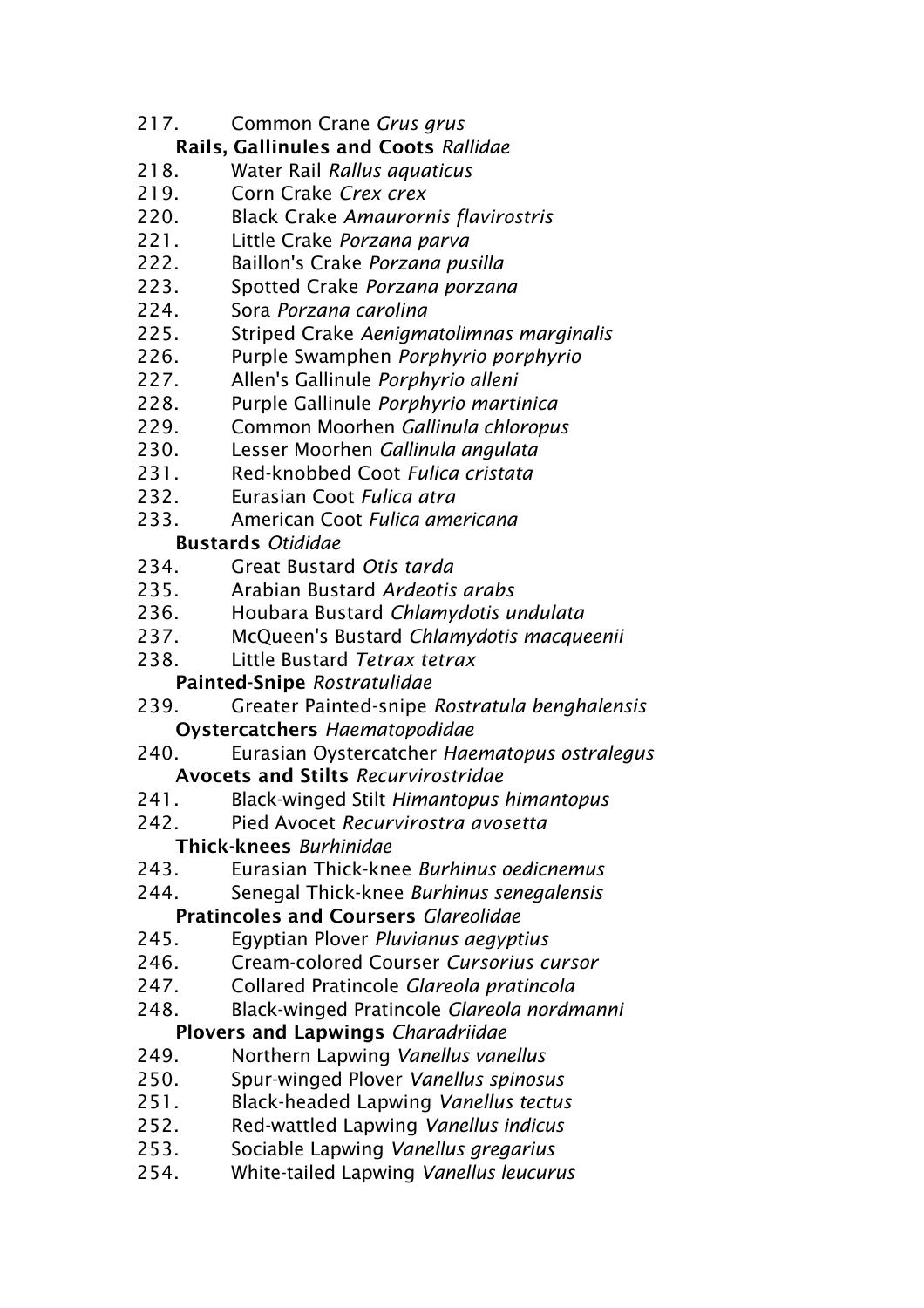- 255. Pacific Golden-Plover *Pluvialis fulva*
- 256. American Golden-Plover *Pluvialis dominica*
- 257. European Golden-Plover *Pluvialis apricaria*
- 258. Black-bellied Plover *Pluvialis squatarola*
- 259. Common Ringed Plover *Charadrius hiaticula*
- 260. Little Ringed Plover *Charadrius dubius*
- 261. Kittlitz's Plover *Charadrius pecuarius*
- 262. Three-banded Plover *Charadrius tricollaris*
- 263. Snowy Plover *Charadrius alexandrinus*
- 264. Mongolian Plover *Charadrius mongolus*
- 265. Greater Sand Plover *Charadrius leschenaultii*
- 266. Caspian Plover *Charadrius asiaticus*
- 267. Eurasian Dotterel *Charadrius morinellus*

## Sandpipers and Allies *Scolopacidae*

- 268. Eurasian Woodcock *Scolopax rusticola*
- 269. Jack Snipe *Lymnocryptes minimus*
- 270. Pintail Snipe *Gallinago stenura*
- 271. Swinhoe's Snipe *Gallinago megala*
- 272. Great Snipe *Gallinago media*
- 273. Common Snipe *Gallinago gallinago*
- 274. Short-billed Dowitcher *Limnodromus griseus*
- 275. Long-billed Dowitcher *Limnodromus scolopaceus*
- 276. Black-tailed Godwit *Limosa limosa*
- 277. Bar-tailed Godwit *Limosa lapponica*
- 278. Little Curlew *Numenius minutus*
- 279. Whimbrel *Numenius phaeopus*
- 280. Slender-billed Curlew *Numenius tenuirostris*
- 281. Eurasian Curlew *Numenius arquata*
- 282. Upland Sandpiper *Bartramia longicauda*
- 283. Spotted Redshank *Tringa erythropus*
- 284. Common Redshank *Tringa totanus*
- 285. Marsh Sandpiper *Tringa stagnatilis*
- 286. Common Greenshank *Tringa nebularia*
- 287. Greater Yellowlegs *Tringa melanoleuca*
- 288. Lesser Yellowlegs *Tringa flavipes*
- 289. Green Sandpiper *Tringa ochropus*
- 290. Solitary Sandpiper *Tringa solitaria*
- 291. Wood Sandpiper *Tringa glareola*
- 292. Terek Sandpiper *Xenus cinereus*
- 293. Common Sandpiper *Actitis hypoleucos*
- 294. Spotted Sandpiper *Actitis macularia*
- 295. Willet *Catoptrophorus semipalmatus*
- 296. Ruddy Turnstone *Arenaria interpres*
- 297. Red Knot *Calidris canutus*
- 298. Sanderling *Calidris alba*
- 299. Semipalmated Sandpiper *Calidris pusilla*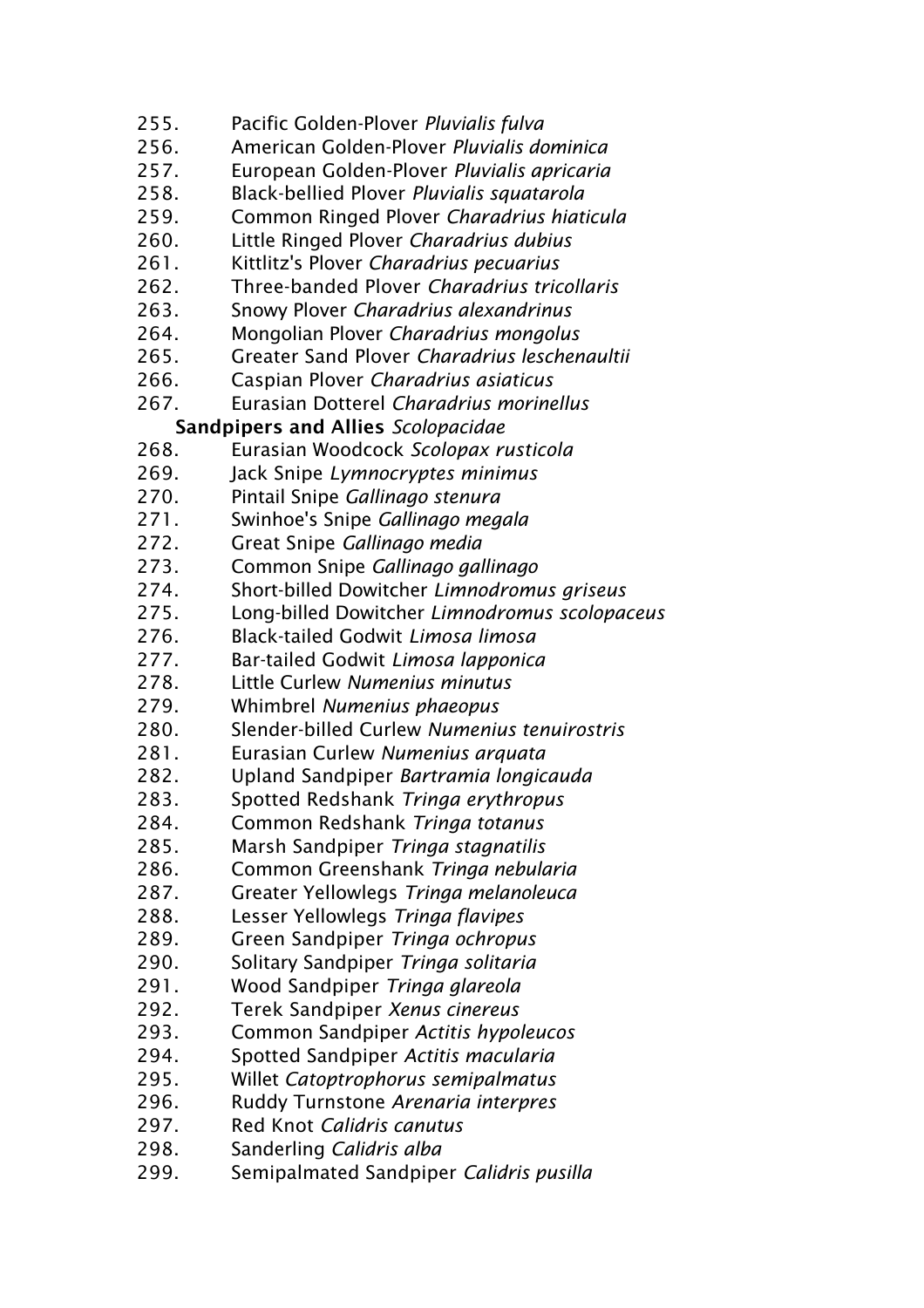- 300. Western Sandpiper *Calidris mauri*
- 301. Red-necked Stint *Calidris ruficollis*
- 302. Little Stint *Calidris minuta*
- 303. Temminck's Stint *Calidris temminckii*
- 304. Long-toed Stint *Calidris subminuta*
- 305. Least Sandpiper *Calidris minutilla*
- 306. White-rumped Sandpiper *Calidris fuscicollis*
- 307. Baird's Sandpiper *Calidris bairdii*
- 308. Pectoral Sandpiper *Calidris melanotos*
- 309. Curlew Sandpiper *Calidris ferruginea*
- 310. Dunlin *Calidris alpina*
- 311. Purple Sandpiper *Calidris maritima*
- 312. Broad-billed Sandpiper *Limicola falcinellus*
- 313. Ruff *Philomachus pugnax*
- 314. Wilson's Phalarope *Phalaropus tricolor*
- 315. Red-necked Phalarope *Phalaropus lobatus*
- 316. Red Phalarope *Phalaropus fulicarius*

# Jaegers and Skuas *Stercorariidae*

- 317. Great Skua *Catharacta skua*
- 318. Pomarine Jaeger *Stercorarius pomarinus*
- 319. Parasitic Jaeger *Stercorarius parasiticus*
- 320. Long-tailed Jaeger *Stercorarius longicaudus* Gulls *Laridae*
- 321. White-eyed Gull *Larus leucophthalmus*
- 322. Mew Gull *Larus canus*
- 323. Audouin's Gull *Larus audouinii*
- 324. Ring-billed Gull *Larus delawarensis*
- 325. Great Black-backed Gull *Larus marinus*
- 326. Glaucous Gull *Larus hyperboreus*
- 327. Iceland Gull *Larus glaucoides*
- 328. Herring Gull *Larus argentatus*
- 329. Yellow-legged Gull *Larus michahellis*
- 330. Caspian Gull *Larus cachinnans*
- 331. Armenian Gull *Larus armenicus*
- 332. Lesser Black-backed Gull *Larus fuscus*
- 333. Great Black-headed Gull *Larus ichthyaetus*
- 334. Gray-headed Gull *Larus cirrocephalus*
- 335. Black-headed Gull *Larus ridibundus*
- 336. Slender-billed Gull *Larus genei*
- 337. Bonaparte's Gull *Larus philadelphia*
- 338. Mediterranean Gull *Larus melanocephalus*
- 339. Laughing Gull *Larus atricilla*
- 340. Franklin's Gull *Larus pipixcan*
- 341. Little Gull *Larus minutus*
- 342. Ivory Gull *Pagophila eburnea*
- 343. Ross' Gull *Rhodostethia rosea*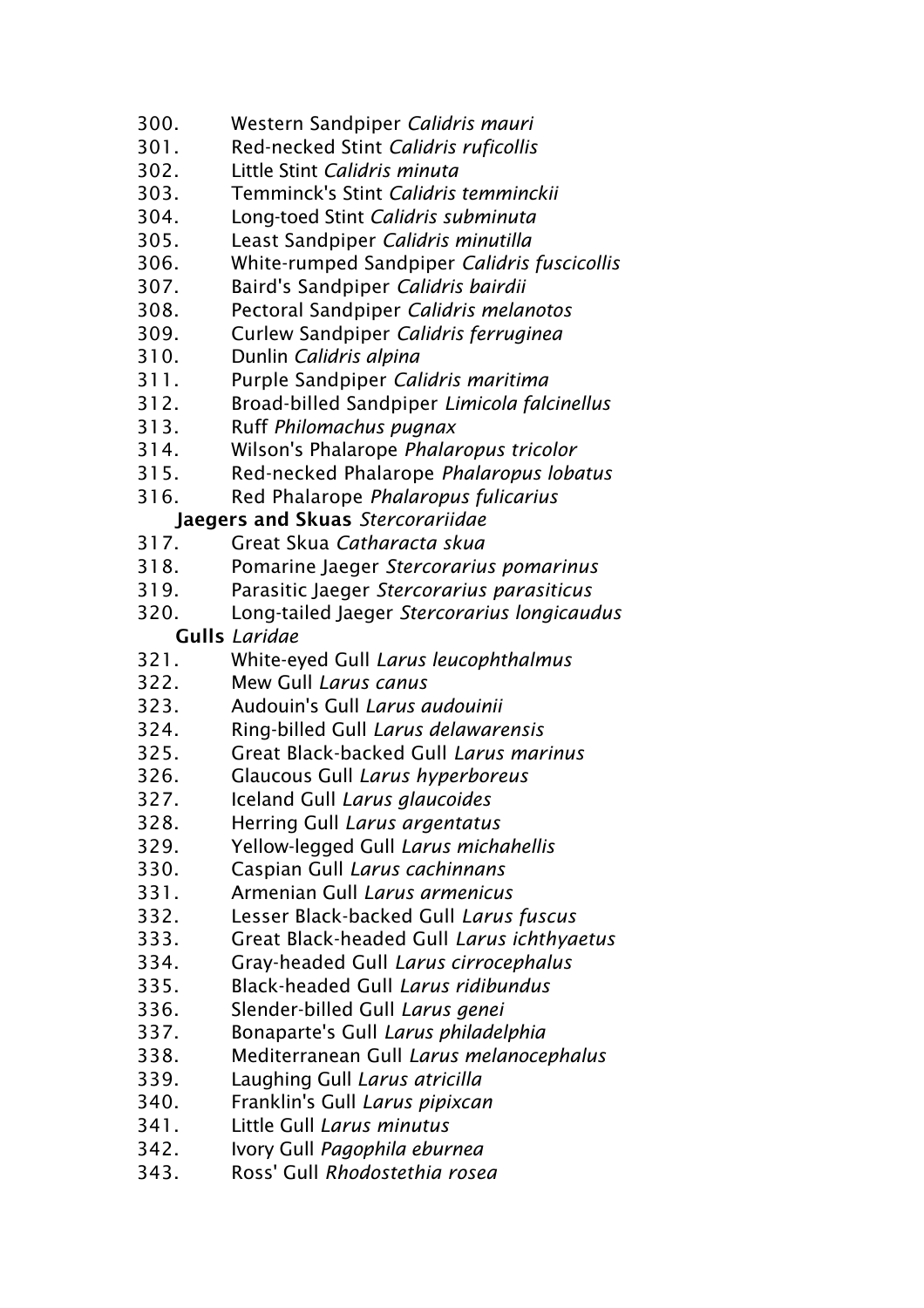- 344. Sabine's Gull *Xema sabini*
- 345. Black-legged Kittiwake *Rissa tridactyla* Terns *Sternidae*
- 346. Gull-billed Tern *Sterna nilotica*
- 347. Caspian Tern *Sterna caspia*
- 348. Lesser Crested Tern *Sterna bengalensis*
- 349. Sandwich Tern *Sterna sandvicensis*
- 350. Royal Tern *Sterna maxima*
- 351. Roseate Tern *Sterna dougallii*
- 352. Common Tern *Sterna hirundo*
- 353. Arctic Tern *Sterna paradisaea*
- 354. Forster's Tern *Sterna forsteri*
- 355. Little Tern *Sterna albifrons*
- 356. Bridled Tern *Sterna anaethetus*
- 357. Sooty Tern *Sterna fuscata*
- 358. Whiskered Tern *Chlidonias hybridus*
- 359. White-winged Tern *Chlidonias leucopterus*
- 360. Black Tern *Chlidonias niger*
- 361. Brown Noddy *Anous stolidus*

## Skimmers *Rynchopidae*

362. African Skimmer *Rynchops flavirostris*

## Auks, Murres and Puffins *Alcidae*

- 363. Dovekie *Alle alle*
- 364. Common Murre *Uria aalge*
- 365. Thick-billed Murre *Uria lomvia*
- 366. Razorbill *Alca torda*
- 367. Black Guillemot *Cepphus grylle*
- 368. Parakeet Auklet *Aethia psittacula*
- 369. Crested Auklet *Aethia cristatella*
- 370. Atlantic Puffin *Fratercula arctica*

# Sandgrouse *Pteroclidae*

- 371. Pallas' Sandgrouse *Syrrhaptes paradoxus*
- 372. Pin-tailed Sandgrouse *Pterocles alchata*
- 373. Chestnut-bellied Sandgrouse *Pterocles exustus*
- 374. Spotted Sandgrouse *Pterocles senegallus*
- 375. Black-bellied Sandgrouse *Pterocles orientalis*
- 376. Crowned Sandgrouse *Pterocles coronatus*
- 377. Lichtenstein's Sandgrouse *Pterocles lichtensteinii* Pigeons and Doves *Columbidae*

- 378. Rock Dove *Columba livia*
- 379. Stock Pigeon *Columba oenas*
- 380. Common Wood-Pigeon *Columba palumbus*
- 381. Bolle's Pigeon *Columba bollii*
- 382. Laurel Pigeon *Columba junoniae*
- 383. European Turtle-Dove *Streptopelia turtur*
- 384. Oriental Turtle-Dove *Streptopelia orientalis*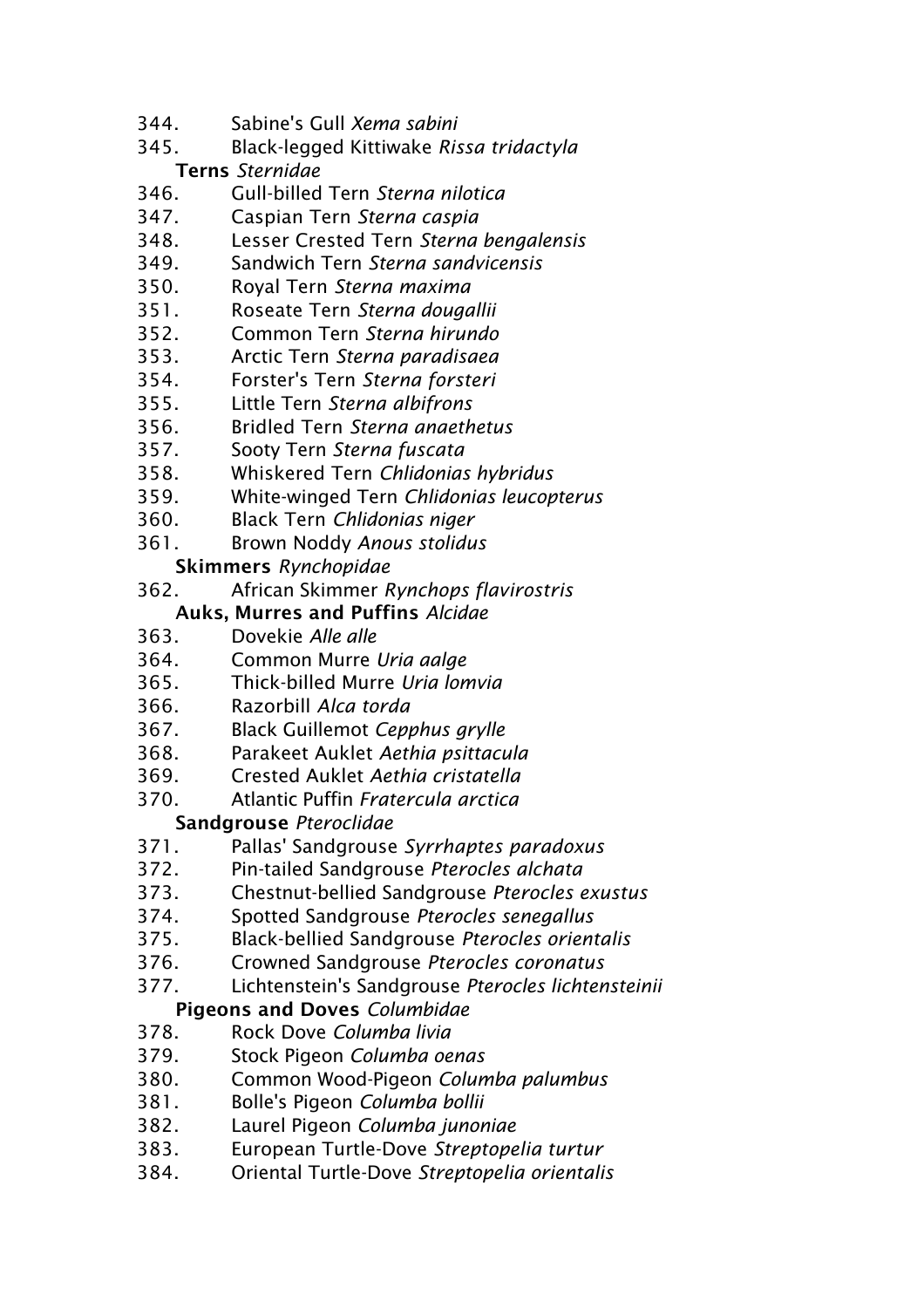- 385. Eurasian Collared-Dove *Streptopelia decaocto*
- 386. African Collared-Dove *Streptopelia roseogrisea*
- 387. Laughing Dove *Streptopelia senegalensis*
- 388. Namaqua Dove *Oena capensis*
	- Parrots, Macaws and Allies *Psittacidae*
- 389. Rose-ringed Parakeet *Psittacula krameri* Cuckoos *Cuculidae*
- 
- 390. Pied Cuckoo *Clamator jacobinus*
- 391. Great Spotted Cuckoo *Clamator glandarius*
- 392. Common Cuckoo *Cuculus canorus*
- 393. Oriental Cuckoo *Cuculus saturatus*
- 394. Dideric Cuckoo *Chrysococcyx caprius*
- 395. Senegal Coucal *Centropus senegalensis*
- 396. Black-billed Cuckoo *Coccyzus erythropthalmus*
- 397. Yellow-billed Cuckoo *Coccyzus americanus*

## Barn-Owls *Tytonidae*

398. Barn Owl *Tyto alba*

# Typical Owls *Strigidae*

- 399. European Scops-Owl *Otus scops*
- 400. Eurasian Eagle-Owl *Bubo bubo*
- 401. Brown Fish-Owl *Ketupa zeylonensis*
- 402. Snowy Owl *Nyctea scandiaca*
- 403. Tawny Owl *Strix aluco*
- 404. Hume's Owl *Strix butleri*
- 405. Ural Owl *Strix uralensis*
- 406. Great Gray Owl *Strix nebulosa*
- 407. Northern Hawk Owl *Surnia ulula*
- 408. Eurasian Pygmy-Owl *Glaucidium passerinum*
- 409. Little Owl *Athene noctua*
- 410. Boreal Owl *Aegolius funereus*
- 411. Long-eared Owl *Asio otus*
- 412. Short-eared Owl *Asio flammeus*
- 413. Marsh Owl *Asio capensis*

# Nightjars and Allies *Caprimulgidae*

- 414. Common Nighthawk *Chordeiles minor*
- 415. Red-necked Nightjar *Caprimulgus ruficollis*
- 416. Eurasian Nightjar *Caprimulgus europaeus*
- 417. Egyptian Nightjar *Caprimulgus aegyptius*

#### Swifts *Apodidae*

- 418. White-throated Needletail *Hirundapus caudacutus*
- 419. African Palm-Swift *Cypsiurus parvus*
- 420. Alpine Swift *Tachymarptis melba*
- 421. Common Swift *Apus apus*
- 422. Pallid Swift *Apus pallidus*
- 423. Fork-tailed Swift *Apus pacificus*
- 424. Little Swift *Apus affinis*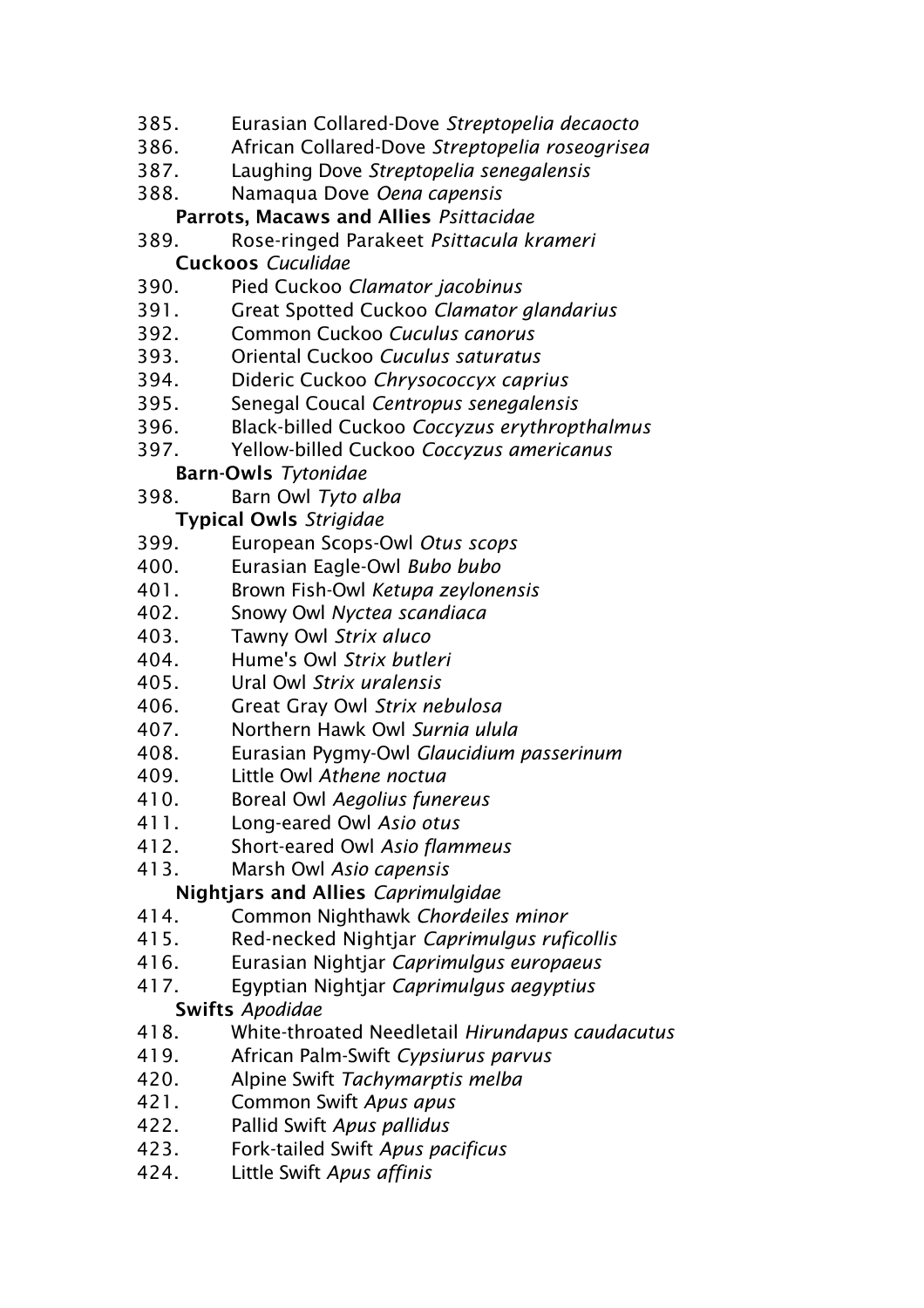- 425. White-rumped Swift *Apus caffer* Mousebirds *Coliidae*
- 426. Blue-naped Mousebird *Urocolius macrourus* Kingfishers *Alcedinidae*
- 427. Common Kingfisher *Alcedo atthis*
- 428. White-throated Kingfisher *Halcyon smyrnensis*
- 429. Gray-headed Kingfisher *Halcyon leucocephala*
- 430. Belted Kingfisher *Ceryle alcyon*
- 431. Pied Kingfisher *Ceryle rudis*

# Bee-eaters *Meropidae*

- 432. Green Bee-eater *Merops orientalis*
- 433. Blue-cheeked Bee-eater *Merops persicus*
- 434. European Bee-eater *Merops apiaster*

# Typical Rollers *Coraciidae*

- 435. European Roller *Coracias garrulus*
- 436. Abyssinian Roller *Coracias abyssinica*
- 437. Broad-billed Roller *Eurystomus glaucurus*

# Hoopoes *Upupidae*

438. Hoopoe *Upupa epops*

# Woodpeckers and Allies *Picidae*

- 439. Eurasian Wryneck *Jynx torquilla*
- 440. Yellow-bellied Sapsucker *Sphyrapicus varius*
- 441. Lesser Spotted Woodpecker *Dendrocopos minor*
- 442. Middle Spotted Woodpecker *Dendrocopos medius*
- 443. White-backed Woodpecker *Dendrocopos leucotos*
- 444. Great Spotted Woodpecker *Dendrocopos major*
- 445. Syrian Woodpecker *Dendrocopos syriacus*
- 446. Three-toed Woodpecker *Picoides tridactylus*
- 447. Northern Flicker *Colaptes auratus*
- 448. Black Woodpecker *Dryocopus martius*
- 449. Eurasian Green Woodpecker *Picus viridis*
- 450. Iberian Green Woodpecker *Picus sharpei*
- 451. Levaillant's Woodpecker *Picus vaillantii*
- 452. Gray-faced Woodpecker *Picus canus*

# Larks *Alaudidae*

- 453. Kordofan Lark *Mirafra cordofanica*
- 454. Black-crowned Sparrow-Lark *Eremopterix nigriceps*
- 455. Bar-tailed Lark *Ammomanes cincturus*
- 456. Desert Lark *Ammomanes deserti*
- 457. Greater Hoopoe-Lark *Alaemon alaudipes*
- 458. Thick-billed Lark *Ramphocoris clotbey*
- 459. Calandra Lark *Melanocorypha calandra*
- 460. Bimaculated Lark *Melanocorypha bimaculata*
- 461. White-winged Lark *Melanocorypha leucoptera*
- 462. Black Lark *Melanocorypha yeltoniensis*
- 463. Greater Short-toed Lark *Calandrella brachydactyla*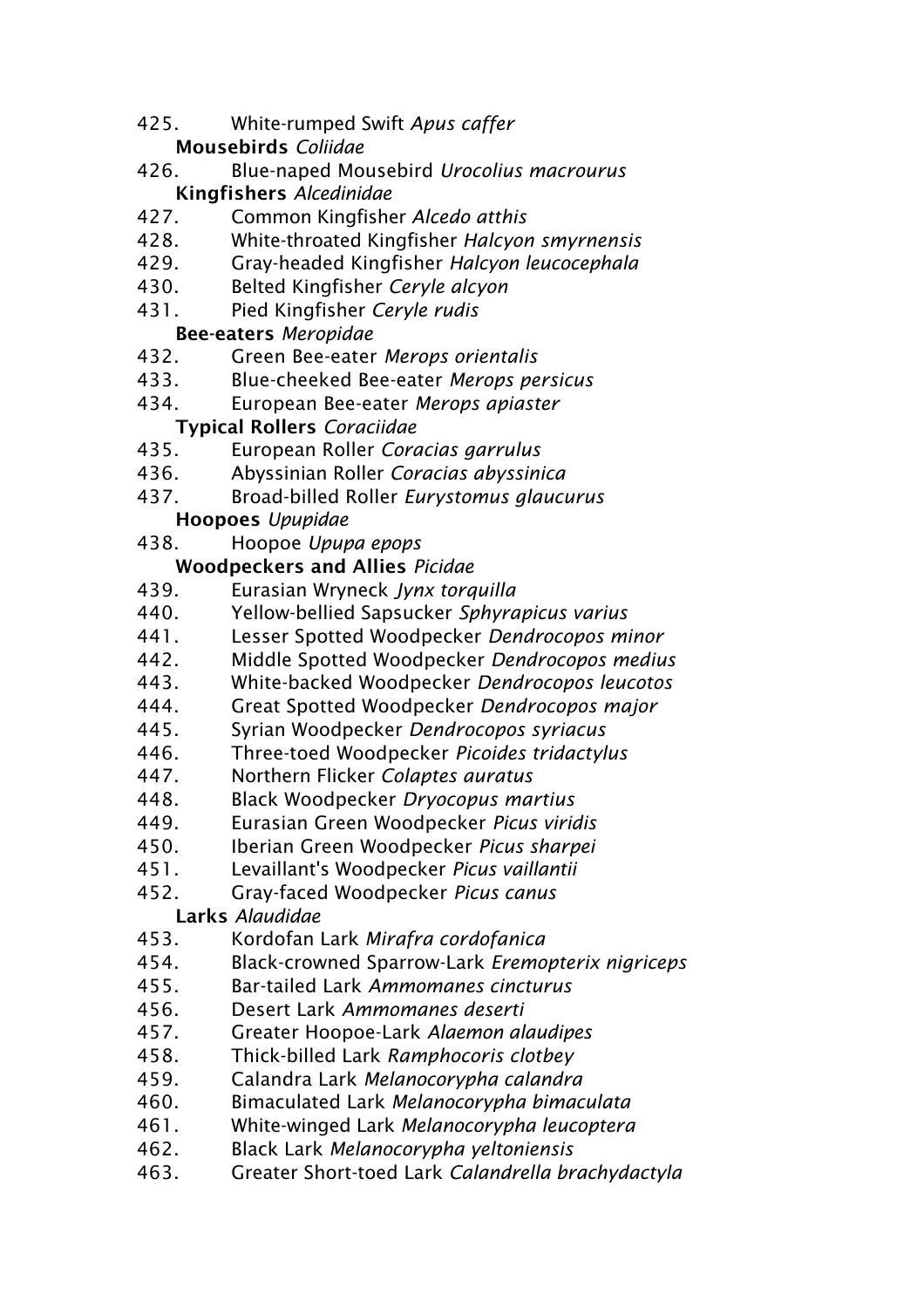- 464. Lesser Short-toed Lark *Calandrella rufescens*
- 465. Dunn's Lark *Eremalauda dunni*
- 466. Dupont's Lark *Chersophilus duponti*
- 467. Crested Lark *Galerida cristata*
- 468. Thekla Lark *Galerida theklae*
- 469. Wood Lark *Lullula arborea*
- 470. Sky Lark *Alauda arvensis*
- 471. Oriental Skylark *Alauda gulgula*
- 472. Razo Lark *Alauda razae*
- 473. Horned Lark *Eremophila alpestris*
- 474. Temminck's Lark *Eremophila bilopha*

## Swallows *Hirundinidae*

- 475. Bank Swallow *Riparia riparia*
- 476. Plain Martin *Riparia paludicola*
- 477. Banded Martin *Riparia cincta*
- 478. Eurasian Crag-Martin *Hirundo rupestris*
- 479. Rock Martin *Hirundo fuligula*
- 480. Barn Swallow *Hirundo rustica*
- 481. Ethiopian Swallow *Hirundo aethiopica*
- 482. Wire-tailed Swallow *Hirundo smithii*
- 483. Red-rumped Swallow *Hirundo daurica*
- 484. Common House-Martin *Delichon urbica*

# Wagtails and Pipits *Motacillidae*

- 485. White Wagtail *Motacilla alba*
- 486. African Pied Wagtail *Motacilla aguimp*
- 487. Yellow-hooded Wagtail *Motacilla citreola*
- 488. Yellow Wagtail *Motacilla flava*
- 489. Gray Wagtail *Motacilla cinerea*
- 490. Richard's Pipit *Anthus richardi*
- 491. Tawny Pipit *Anthus campestris*
- 492. Blyth's Pipit *Anthus godlewskii*
- 493. Long-billed Pipit *Anthus similis*
- 494. Berthelot's Pipit *Anthus berthelotii*
- 495. Tree Pipit *Anthus trivialis*
- 496. Olive-backed Pipit *Anthus hodgsoni*
- 497. Pechora Pipit *Anthus gustavi*
- 498. Meadow Pipit *Anthus pratensis*
- 499. Red-throated Pipit *Anthus cervinus*
- 500. Rock Pipit *Anthus petrosus*
- 501. Water Pipit *Anthus spinoletta*

# Bulbuls *Pycnonotidae*

- 502. Common Bulbul *Pycnonotus barbatus*
- 503. White-spectacled Bulbul *Pycnonotus xanthopygos* Kinglets *Regulidae*
- 504. Goldcrest *Regulus regulus*
- 505. Canary Islands Kinglet *Regulus teneriffae*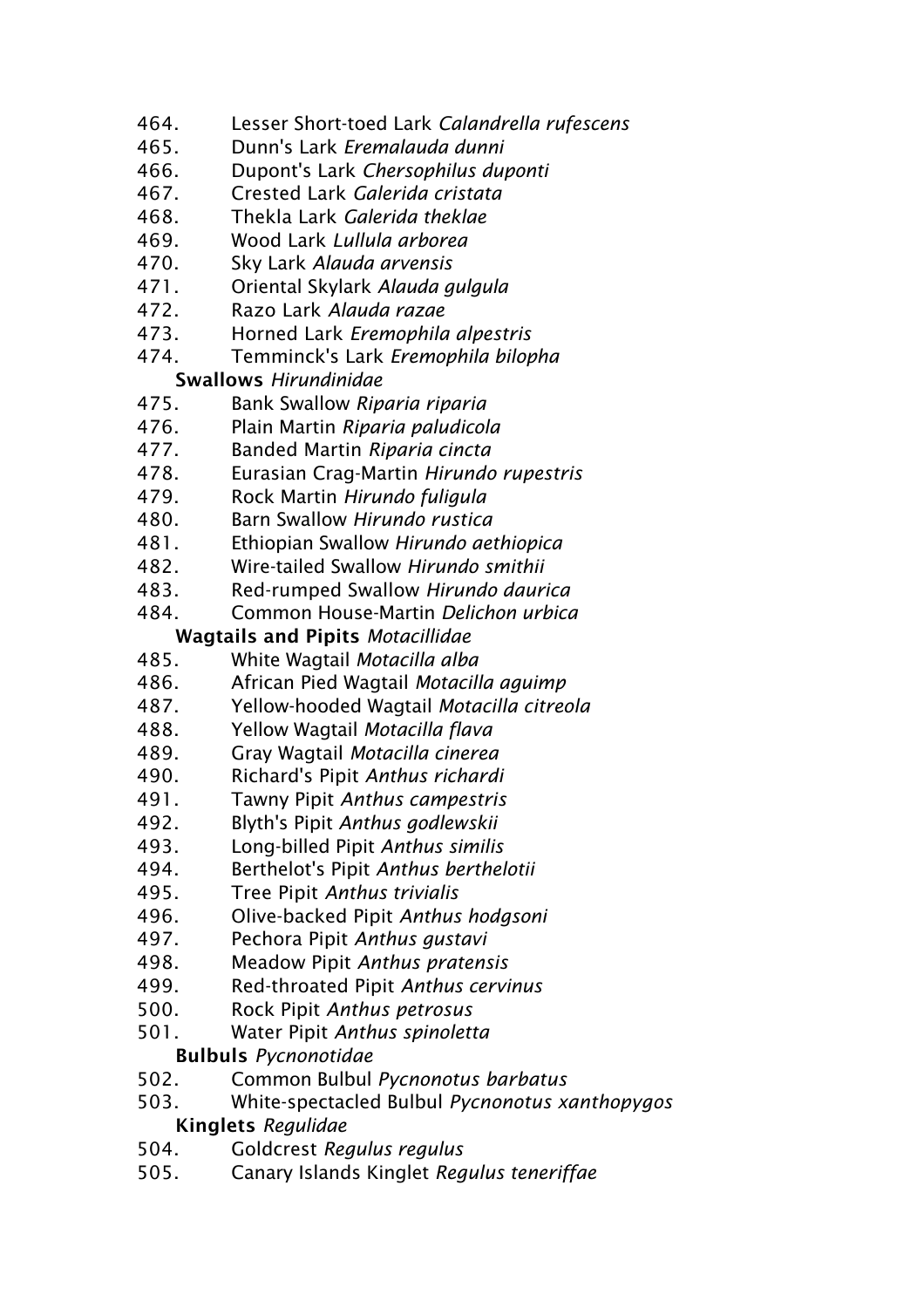- 506. Firecrest *Regulus ignicapillus*
- 507. Madeira Firecrest *Regulus madeirensis* Waxwings *Bombycillidae*
- 508. Bohemian Waxwing *Bombycilla garrulus* Dippers *Cinclidae*
- 509. White-throated Dipper *Cinclus cinclus* Wrens *Troglodytidae*
- 510. Winter Wren *Troglodytes troglodytes* Mockingbirds and Thrashers *Mimidae*
- 511. Gray Catbird *Dumetella carolinensis*
- 512. Brown Thrasher *Toxostoma rufum* Accentors *Prunellidae*
- 513. Alpine Accentor *Prunella collaris*
- 514. Siberian Accentor *Prunella montanella*
- 515. Black-throated Accentor *Prunella atrogularis*
- 516. Dunnock *Prunella modularis*

## Thrushes and Allies *Turdidae*

- 517. Rufous-tailed Rock-Thrush *Monticola saxatilis*
- 518. Blue Rock-Thrush *Monticola solitarius*
- 519. Siberian Thrush *Zoothera sibirica*
- 520. Scaly Thrush *Zoothera dauma*
- 521. Veery *Catharus fuscescens*
- 522. Gray-cheeked Thrush *Catharus minimus*
- 523. Bicknell's Thrush *Catharus bicknelli*
- 524. Swainson's Thrush *Catharus ustulatus*
- 525. Hermit Thrush *Catharus guttatus*
- 526. Wood Thrush *Catharus mustelinus*
- 527. Tickell's Thrush *Turdus unicolor*
- 528. Ring Ouzel *Turdus torquatus*
- 529. Eurasian Blackbird *Turdus merula*
- 530. Eyebrowed Thrush *Turdus obscurus*
- 531. Red-throated Thrush *Turdus ruficollis*
- 532. Black-throated Thrush *Turdus atrogularis*
- 533. Naumann's Thrush *Turdus naumanni*
- 534. Dusky Thrush *Turdus eunomus*
- 535. Fieldfare *Turdus pilaris*
- 536. Redwing *Turdus iliacus*
- 537. Song Thrush *Turdus philomelos*
- 538. Mistle Thrush *Turdus viscivorus*
- 539. American Robin *Turdus migratorius*

# Cisticolas and Allies *Cisticolidae*

- 540. Zitting Cisticola *Cisticola juncidis*
- 541. Streaked Scrub-Warbler *Scotocerca inquieta*
- 542. Graceful Prinia *Prinia gracilis*
- 543. Cricket Longtail *Spiloptila clamans*
	- Old World Warblers *Sylviidae*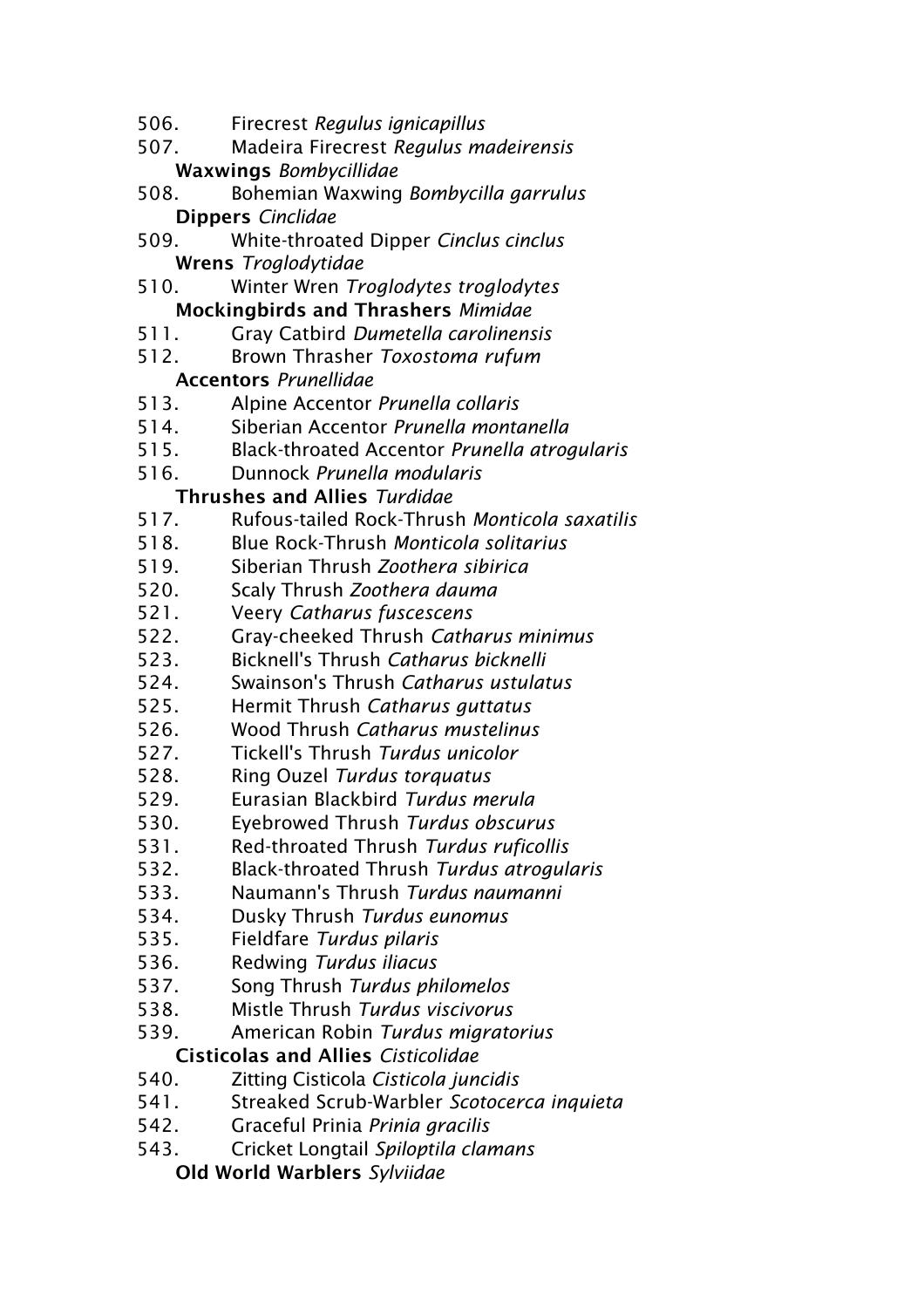544. Cetti's Warbler *Cettia cetti* 545. Lanceolated Warbler *Locustella lanceolata* 546. Grasshopper Warbler *Locustella naevia* 547. Pallas's Warbler *Locustella certhiola* 548. Eurasian River Warbler *Locustella fluviatilis* 549. Savi's Warbler *Locustella luscinioides* 550. Gray's Warbler *Locustella fasciolata* 551. Moustached Warbler *Acrocephalus melanopogon* 552. Aquatic Warbler *Acrocephalus paludicola* 553. Sedge Warbler *Acrocephalus schoenobaenus* 554. Paddyfield Warbler *Acrocephalus agricola* 555. Eurasian Reed-Warbler *Acrocephalus scirpaceus* 556. Blyth's Reed-Warbler *Acrocephalus dumetorum* 557. Marsh Warbler *Acrocephalus palustris* 558. Great Reed-Warbler *Acrocephalus arundinaceus* 559. Clamorous Reed-Warbler *Acrocephalus stentoreus* 560. Cape Verde Swamp-Warbler *Acrocephalus brevipennis* 561. Thick-billed Warbler *Acrocephalus aedon* 562. Booted Warbler *Hippolais caligata* 563. Eastern Olivaceous Warbler *Hippolais pallida* 564. Western Olivaceous Warbler *Hippolais opaca* 565. Upcher's Warbler *Hippolais languida* 566. Olive-tree Warbler *Hippolais olivetorum* 567. Melodious Warbler *Hippolais polyglotta* 568. Icterine Warbler *Hippolais icterina* 569. Willow Warbler *Phylloscopus trochilus* 570. Chiffchaff *Phylloscopus collybita* 571. Canary Islands Chiffchaff *Phylloscopus canariensis* 572. Spanish Chiffchaff *Phylloscopus brehmii* 573. Siberian Chiffchaff *Phylloscopus tristis* 574. Mountain Chiffchaff *Phylloscopus sindianus* 575. Plain Leaf-Warbler *Phylloscopus neglectus* 576. Bonelli's Warbler *Phylloscopus bonelli* 577. Eastern Bonelli's Warbler *Phylloscopus orientalis* 578. Wood Warbler *Phylloscopus sibilatrix* 579. Dusky Warbler *Phylloscopus fuscatus* 580. Radde's Warbler *Phylloscopus schwarzi* 581. Lemon-rumped Warbler *Phylloscopus proregulus* 582. Inornate Warbler *Phylloscopus inornatus* 583. Hume's / Buff-browed Warbler *Phylloscopus humei* 584. Arctic Warbler *Phylloscopus borealis* 585. Greenish Warbler *Phylloscopus trochiloides* 586. Green Warbler *Phylloscopus nitidus* 587. Two-barred Greenish Warbler *Phylloscopus plumbeitarsus* 588. Eastern Crowned-Warbler *Phylloscopus coronatus* 589. Blackcap *Sylvia atricapilla*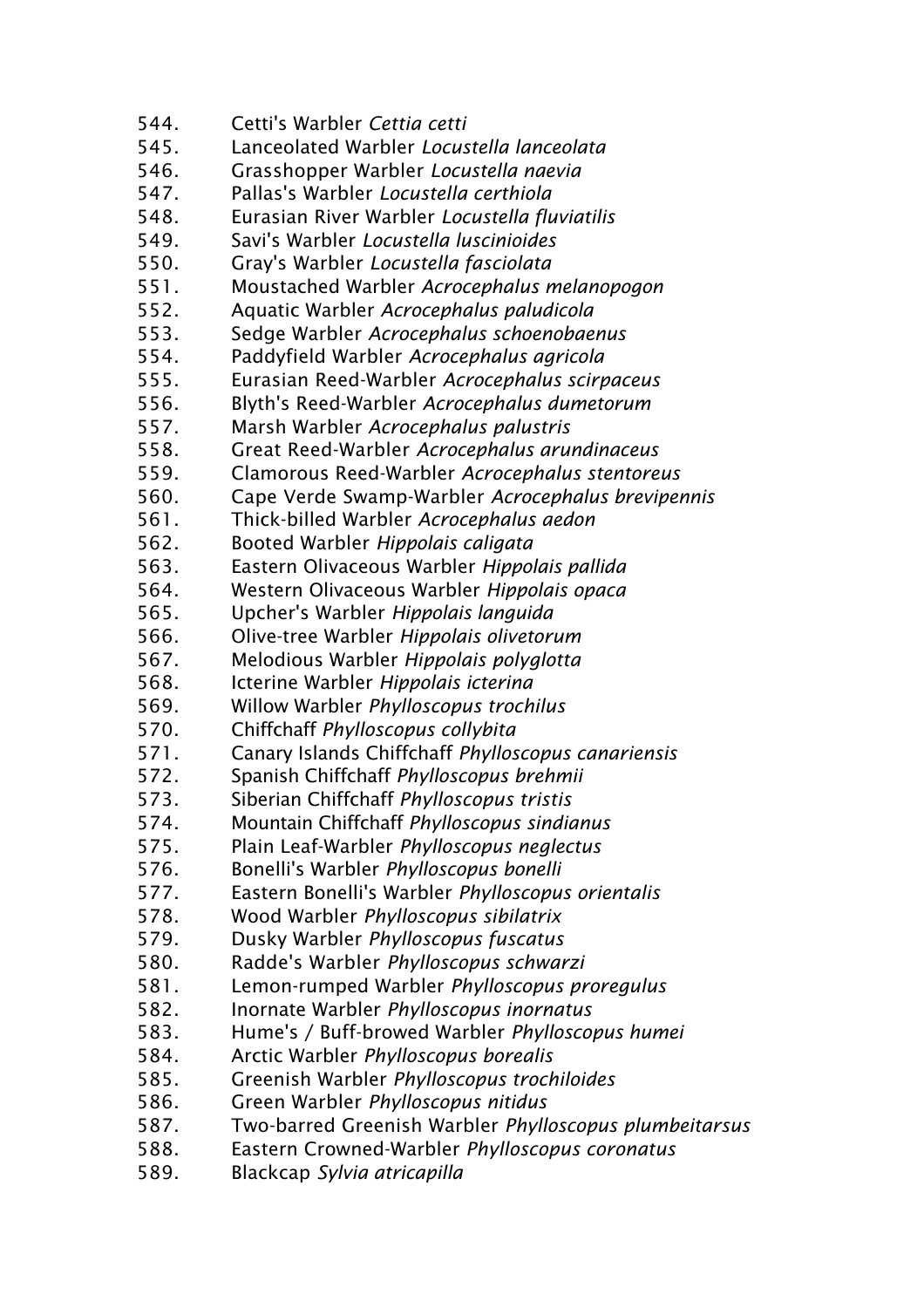- 590. Garden Warbler *Sylvia borin*
- 591. Greater Whitethroat *Sylvia communis*
- 592. Lesser Whitethroat *Sylvia curruca*
- 593. Small Whitethroat *Sylvia minula*
- 594. Hume's Whitethroat *Sylvia althaea*
- 595. Desert Warbler *Sylvia nana*
- 596. African Desert Warbler *Sylvia deserti*
- 597. Barred Warbler *Sylvia nisoria*
- 598. Western Orphean Warbler *Sylvia hortensis*
- 599. Eastern Orphean Warbler *Sylvia crassirostris*
- 600. Red Sea Warbler *Sylvia leucomelaena*
- 601. Rueppell's Warbler *Sylvia rueppelli*
- 602. Subalpine Warbler *Sylvia cantillans*
- 603. Sardinian Warbler *Sylvia melanocephala*
- 604. Cyprus Warbler *Sylvia melanothorax*
- 605. Menetries' Warbler *Sylvia mystacea*
- 606. Spectacled Warbler *Sylvia conspicillata*
- 607. Tristram's Warbler *Sylvia deserticola*
- 608. Dartford Warbler *Sylvia undata*
- 609. Marmora's Warbler *Sylvia sarda*
- 610. Balearic Warbler *Sylvia balearica*

## Old World Flycatchers *Muscicapidae*

- 611. Spotted Flycatcher *Muscicapa striata*
- 612. Asian Brown Flycatcher *Muscicapa dauurica*
- 613. European Pied Flycatcher *Ficedula hypoleuca*
- 614. Collared Flycatcher *Ficedula albicollis*
- 615. Semicollared Flycatcher *Ficedula semitorquata*
- 616. Red-breasted Flycatcher *Ficedula parva*
- 617. Taiga Flycatcher *Ficedula albicilla*
- 618. European Robin *Erithacus rubecula*
- 619. Thrush Nightingale *Luscinia luscinia*
- 620. Common Nightingale *Luscinia megarhynchos*
- 621. Siberian Rubythroat *Luscinia calliope*
- 622. Bluethroat *Luscinia svecica*
- 623. Red-flanked Bluetail *Tarsiger cyanurus*
- 624. White-throated Robin *Irania gutturalis*
- 625. Rufous-tailed Scrub-Robin *Cercotrichas galactotes*
- 626. Black Scrub-Robin *Cercotrichas podobe*
- 627. Rufous-backed Redstart *Phoenicurus erythronota*
- 628. Black Redstart *Phoenicurus ochruros*
- 629. Common Redstart *Phoenicurus phoenicurus*
- 630. Moussier's Redstart *Phoenicurus moussieri*
- 631. Whinchat *Saxicola rubetra*
- 632. Canary Islands Chat *Saxicola dacotiae*
- 633. Stonechat *Saxicola torquata*
- 634. Siberian Stonechat *Saxicola maura*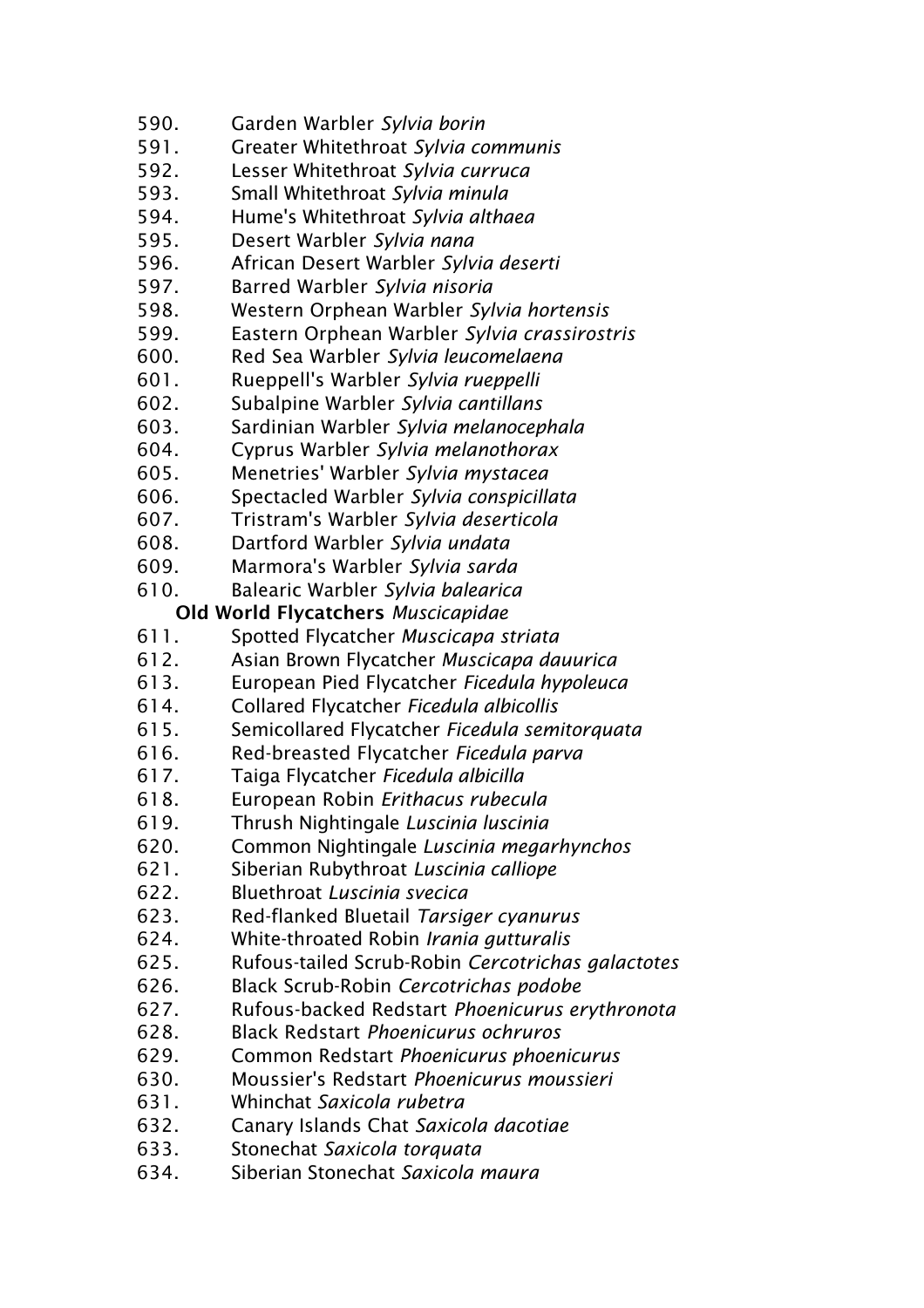- 635. White-tailed Wheatear *Oenanthe leucopyga*
- 636. Black Wheatear *Oenanthe leucura*
- 637. Northern Wheatear *Oenanthe oenanthe*
- 638. Seebohm's Wheatear *Oenanthe seebohmi*
- 639. Mourning Wheatear *Oenanthe lugens*
- 640. Western Mourning Wheatear *Oenanthe halophila*
- 641. Finsch's Wheatear *Oenanthe finschii*
- 642. Red-rumped Wheatear *Oenanthe moesta*
- 643. Pied Wheatear *Oenanthe pleschanka*
- 644. Cyprus Wheatear *Oenanthe cypriaca*
- 645. Black-eared Wheatear *Oenanthe hispanica*
- 646. Eastern Black-eared Wheatear *Oenanthe melanoleuca*
- 647. Red-tailed Wheatear *Oenanthe xanthoprymna*
- 648. Desert Wheatear *Oenanthe deserti*
- 649. Isabelline Wheatear *Oenanthe isabellina*
- 650. Familiar Chat *Cercomela familiaris*
- 651. Blackstart *Cercomela melanura*
- 652. Northern Anteater-Chat *Myrmecocichla aethiops* Babblers *Timaliidae*
- 653. Arabian Babbler *Turdoides squamiceps*
- 654. Fulvous Chatterer *Turdoides fulvus*
	- Parrotbills *Paradoxornithidae*
- 655. Bearded Reedling *Panurus biarmicus* Long-tailed Tits *Aegithalidae*
- 656. Long-tailed Tit *Aegithalos caudatus*

Tits and Chickadees *Paridae*

- 657. Sombre Tit *Parus lugubris*
- 658. Marsh Tit *Parus palustris*
- 659. Willow Tit *Parus montanus*
- 660. Siberian Tit *Parus cinctus*
- 661. Coal Tit *Parus ater*
- 662. Crested Tit *Parus cristatus*
- 663. Great Tit *Parus major*
- 664. Blue Tit *Cyanistes caeruleus*
- 665. Canary Islands Tit *Cyanistes teneriffae*
- 666. Azure Tit *Cyanistes cyanus*

# Nuthatches *Sittidae*

- 667. Eurasian Nuthatch *Sitta europaea*
- 668. Corsican Nuthatch *Sitta whiteheadi*
- 669. Algerian Nuthatch *Sitta ledanti*
- 670. Krueper's Nuthatch *Sitta krueperi*
- 671. Red-breasted Nuthatch *Sitta canadensis*
- 672. Rock Nuthatch *Sitta neumayer*
- 673. Persian Nuthatch *Sitta tephronota*
- 674. Wallcreeper *Tichodroma muraria*

#### Creepers *Certhiidae*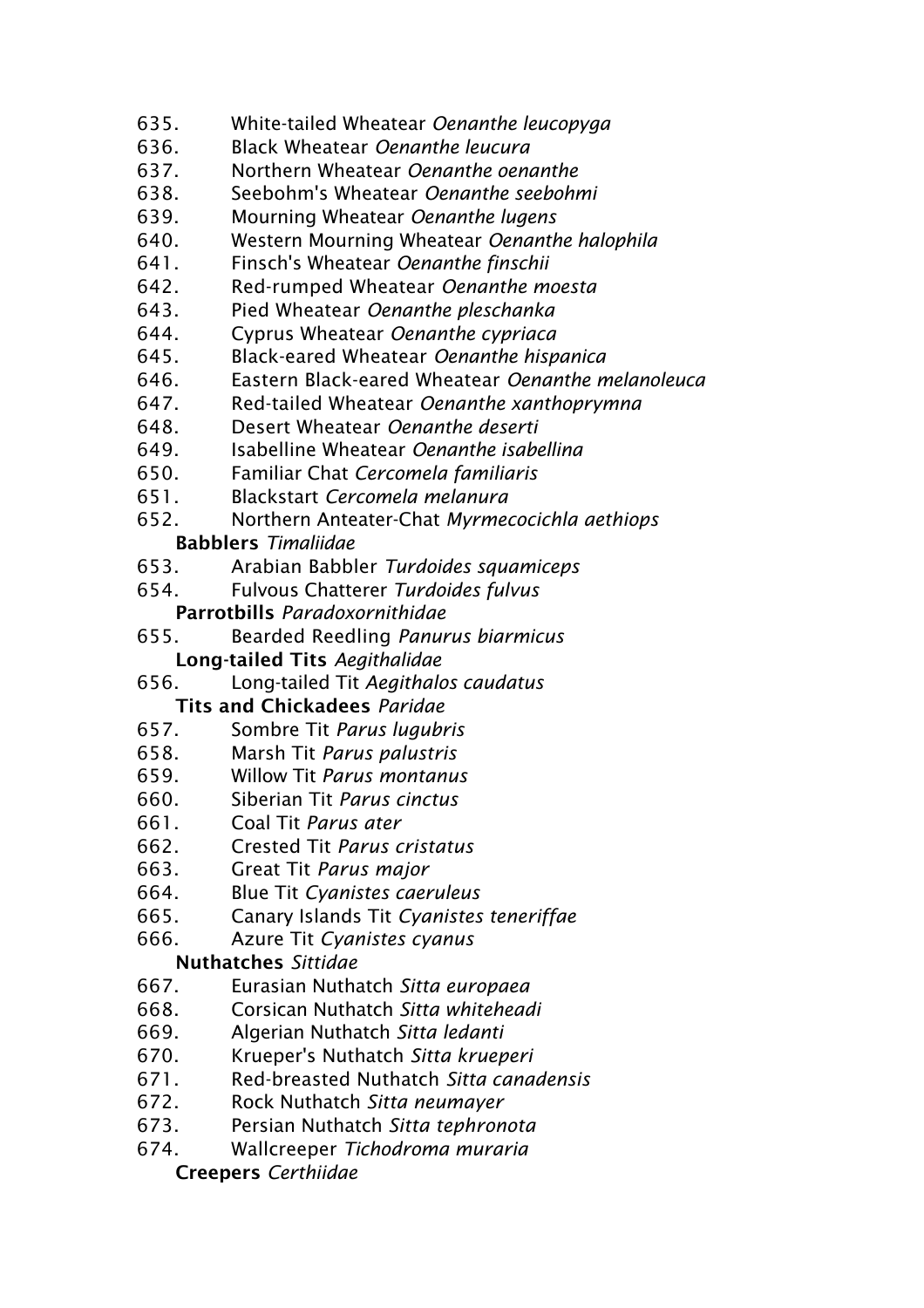- 675. Eurasian Treecreeper *Certhia familiaris*
- 676. Short-toed Treecreeper *Certhia brachydactyla* Penduline Tits *Remizidae*
- 677. Eurasian Penduline-Tit *Remiz pendulinus* Sunbirds and Spiderhunters *Nectariniidae*
- 678. Pygmy Sunbird *Hedydipna platura*
- 679. Nile Valley Sunbird *Hedydipna metallica*
- 680. Palestine Sunbird *Cinnyris oseus*

## Old World Orioles *Oriolidae*

- 681. Eurasian Golden-Oriole *Oriolus oriolus* Shrikes *Laniidae*
- 682. Red-backed Shrike *Lanius collurio*
- 683. Rufous-tailed Shrike *Lanius isabellinus*
- 684. Brown Shrike *Lanius cristatus*
- 685. Northern Shrike *Lanius excubitor*
- 686. Southern Gray Shrike *Lanius meridionalis*
- 687. Steppe Gray Shrike *Lanius pallidirostris*
- 688. Lesser Gray Shrike *Lanius minor*
- 689. Gray-backed Fiscal *Lanius excubitoroides*
- 690. Masked Shrike *Lanius nubicus*
- 691. Woodchat Shrike *Lanius senator*

## Bushshrikes and Allies *Malaconotidae*

- 692. Black-crowned Tchagra *Tchagra senegala* Crows, Jays and Magpies *Corvidae*
- 693. Siberian Jay *Perisoreus infaustus*
- 694. Eurasian Jay *Garrulus glandarius*
- 695. Azure-winged Magpie *Cyanopica cyana*
- 696. (Black-billed) Magpie *Pica pica*
- 697. Eurasian Nutcracker *Nucifraga caryocatactes*
- 698. Red-billed Chough *Pyrrhocorax pyrrhocorax*
- 699. Yellow-billed Chough *Pyrrhocorax graculus*
- 700. Eurasian Jackdaw *Corvus monedula*
- 701. Daurian Jackdaw *Corvus dauuricus*
- 702. House Crow *Corvus splendens*
- 703. Rook *Corvus frugilegus*
- 704. Carrion Crow *Corvus corone*
- 705. Hooded Crow *Corvus cornix*
- 706. Pied Crow *Corvus albus*
- 707. Brown-necked Raven *Corvus ruficollis*
- 708. Fan-tailed Raven *Corvus rhipidurus*
- 709. Common Raven *Corvus corax*

# Starlings *Sturnidae*

- 710. Common Myna *Acridotheres tristis*
- 711. Rosy Starling *Pastor roseus*
- 712. European Starling *Sturnus vulgaris*
- 713. Spotless Starling *Sturnus unicolor*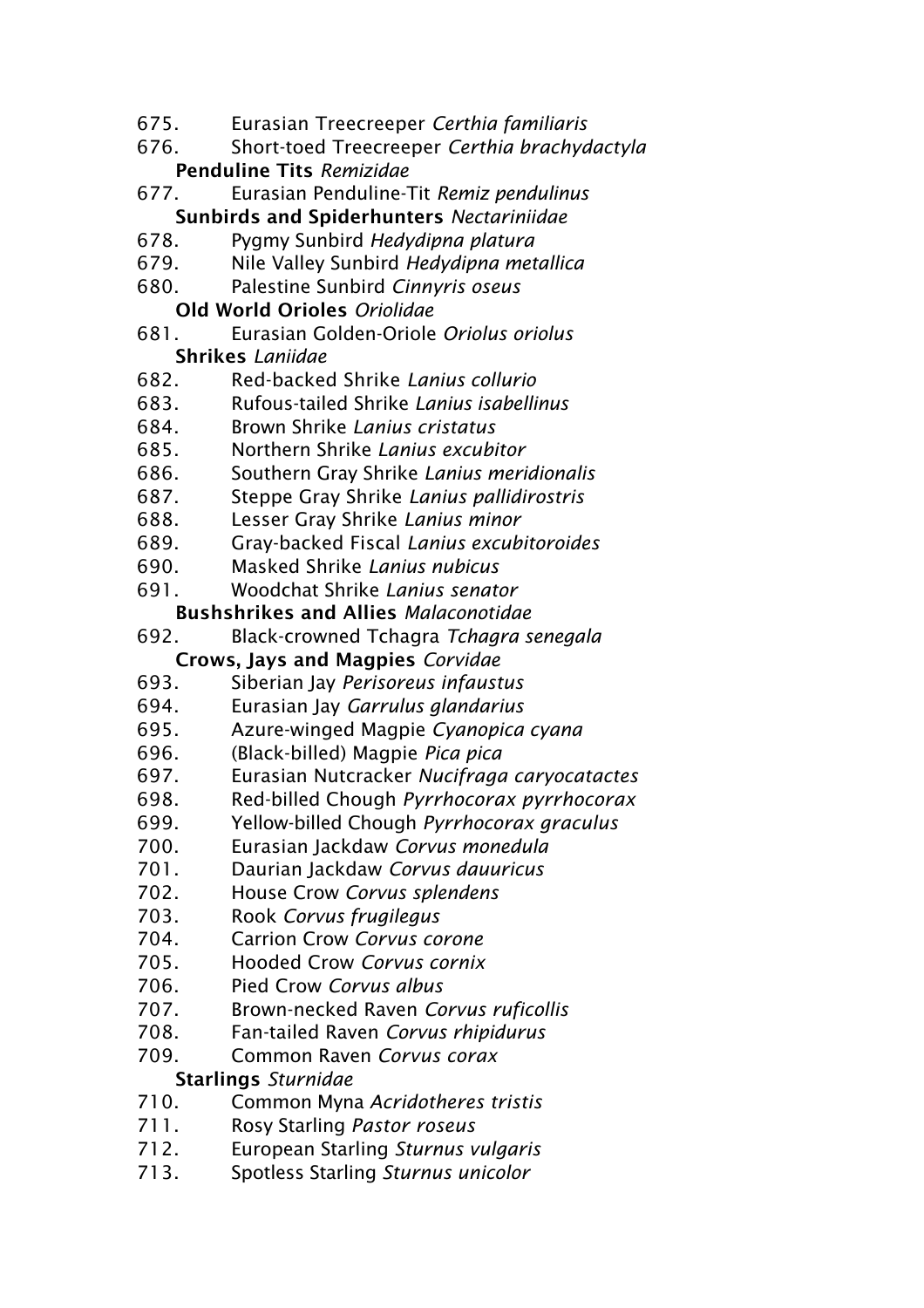- 714. Tristram's Starling *Onychognathus tristramii*
	- Old World Sparrows *Passeridae*
- 715. House Sparrow *Passer domesticus*
- 716. Spanish Sparrow *Passer hispaniolensis*
- 717. Dead Sea Sparrow *Passer moabiticus*
- 718. Iago Sparrow *Passer iagoensis*
- 719. Desert Sparrow *Passer simplex*
- 720. Eurasian Tree Sparrow *Passer montanus*
- 721. Sudan Golden Sparrow *Passer luteus*
- 722. Chestnut-shouldered Petronia *Petronia xanthocollis*
- 723. Rock Petronia *Petronia petronia*
- 724. Pale Rockfinch *Carpospiza brachydactyla*
- 725. White-winged Snowfinch *Montifringilla nivalis*

# Weavers and Allies *Ploceidae*

- 726. Village Weaver *Ploceus cucullatus*
- 727. Streaked Weaver *Ploceus manyar*
- 728. Red-billed Quelea *Quelea quelea*

# Waxbills and Allies *Estrildidae*

- 729. Red-billed Firefinch *Lagonosticta senegala*
- 730. Red-cheeked Cordonbleu *Uraeginthus bengalus*
- 731. Orange-cheeked Waxbill *Estrilda melpoda*
- 732. Common Waxbill *Estrilda astrild*
- 733. Red Avadavat *Amandava amandava*
- 734. African Silverbill *Lonchura cantans*

# Vireos and Allies *Vireonidae*

735. Red-eyed Vireo *Vireo olivaceus*

# Siskins, Crossbills and Allies *Fringillidae*

- 736. Chaffinch *Fringilla coelebs*
- 737. Blue Chaffinch *Fringilla teydea*
- 738. Brambling *Fringilla montifringilla*
- 739. Pine Grosbeak *Pinicola enucleator*
- 740. Common Rosefinch *Carpodacus erythrinus*
- 741. Pale Rosefinch *Carpodacus synoicus*
- 742. Parrot Crossbill *Loxia pytyopsittacus*
- 743. Scottish Crossbill *Loxia scotica*
- 744. Red Crossbill *Loxia curvirostra*
- 745. White-winged Crossbill *Loxia leucoptera*
- 746. European Greenfinch *Carduelis chloris*
- 747. Common Redpoll *Carduelis flammea*
- 748. Lesser Redpoll *Carduelis cabaret*
- 749. Hoary Redpoll *Carduelis hornemanni*
- 750. Eurasian Siskin *Carduelis spinus*
- 751. European Goldfinch *Carduelis carduelis*
- 752. Twite *Carduelis flavirostris*
- 753. Eurasian Linnet *Carduelis cannabina*
- 754. Fire-fronted Serin *Serinus pusillus*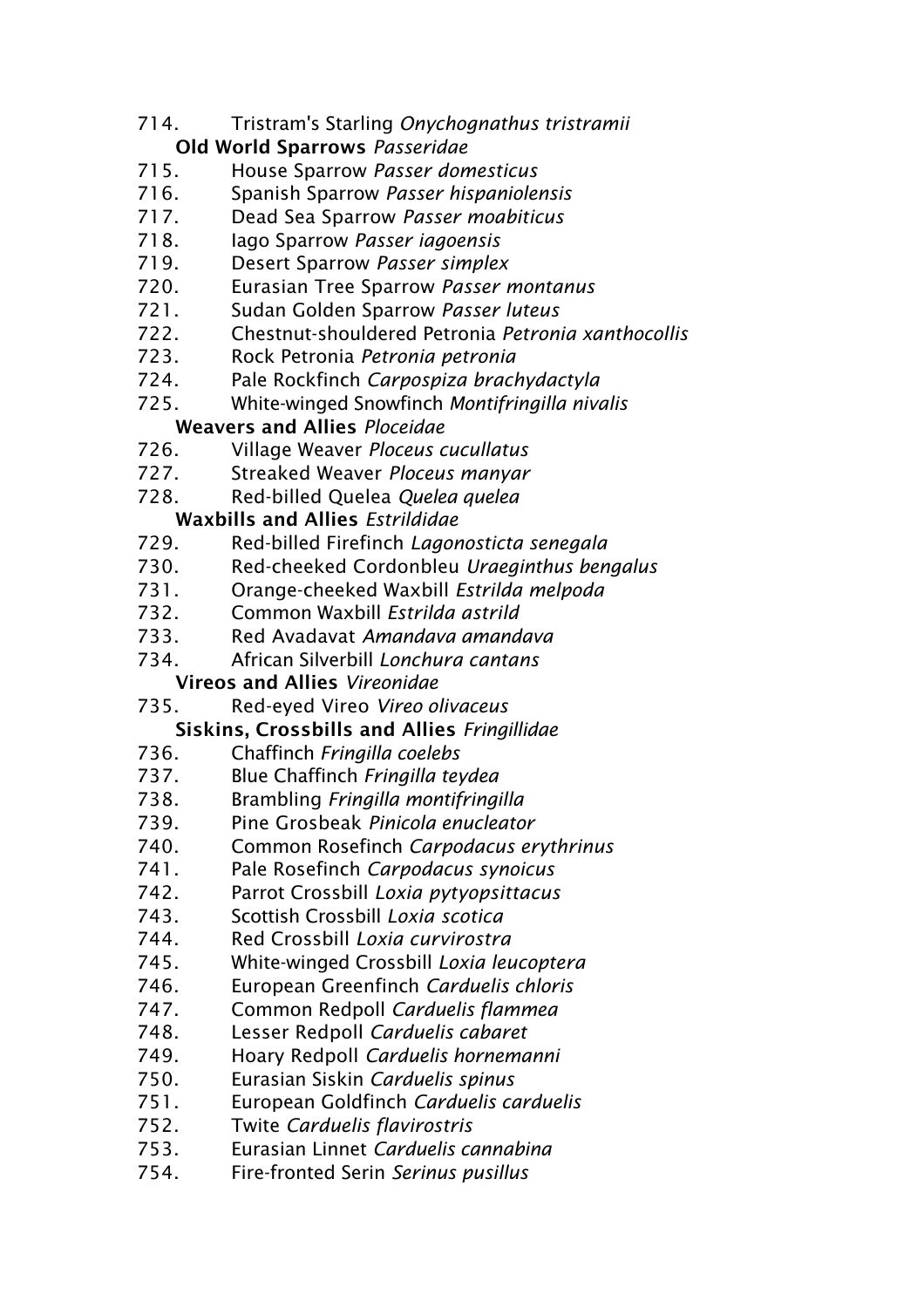- 755. European Serin *Serinus serinus*
- 756. Syrian Serin *Serinus syriacus*
- 757. Island Canary *Serinus canaria*
- 758. Citril Finch *Serinus citrinella*
- 759. Eurasian Bullfinch *Pyrrhula pyrrhula*
- 760. Hawfinch *Coccothraustes coccothraustes*
- 761. Evening Grosbeak *Coccothraustes vespertinus*
- 762. Crimson-winged Finch *Rhodopechys sanguinea*
- 763. Trumpeter Finch *Rhodopechys githaginea*
- 764. Desert Finch *Rhodopechys obsoleta*

## New World Warblers *Parulidae*

- 765. Tennessee Warbler *Vermivora peregrina*
- 766. Northern Parula *Parula americana*
- 767. Yellow Warbler "big lump" *Dendroica petechia*
- 768. Cape May Warbler *Dendroica tigrina*
- 769. Yellow-rumped Warbler *Dendroica coronata*
- 770. Black-throated Green Warbler *Dendroica virens*
- 771. Palm Warbler *Dendroica palmarum*
- 772. Blackpoll Warbler *Dendroica striata*
- 773. Black-and-white Warbler *Mniotilta varia*
- 774. American Redstart *Setophaga ruticilla*
- 775. Ovenbird *Seiurus aurocapillus*
- 776. Northern Waterthrush *Seiurus noveboracensis*
- 777. Common Yellowthroat *Geothlypis trichas*
- 778. Hooded Warbler *Wilsonia citrina*

#### Tanagers and Allies *Thraupidae*

- 779. Scarlet Tanager *Piranga olivacea*
- 780. Summer Tanager *Piranga rubra*

# Buntings, Sparrows, Seedeaters & Allies *Emberizidae*

- 781. Yellowhammer *Emberiza citrinella*
- 782. Pine Bunting *Emberiza leucocephalos*
- 783. Cirl Bunting *Emberiza cirlus*
- 784. Rock Bunting *Emberiza cia*
- 785. Meadow Bunting *Emberiza cioides*
- 786. Gray-hooded Bunting *Emberiza buchanani*
- 787. Cinereous Bunting *Emberiza cineracea*
- 788. Ortolan Bunting *Emberiza hortulana*
- 789. Cretzschmar's Bunting *Emberiza caesia*
- 790. Striated Bunting *Emberiza striolata*
- 791. House Bunting *Emberiza sahari*
- 792. Cinnamon-breasted Bunting *Emberiza tahapisi*
- 793. Little Bunting *Emberiza pusilla*
- 794. Yellow-browed Bunting *Emberiza chrysophrys*
- 795. Rustic Bunting *Emberiza rustica*
- 796. Yellow-breasted Bunting *Emberiza aureola*
- 797. Chestnut Bunting *Emberiza rutila*